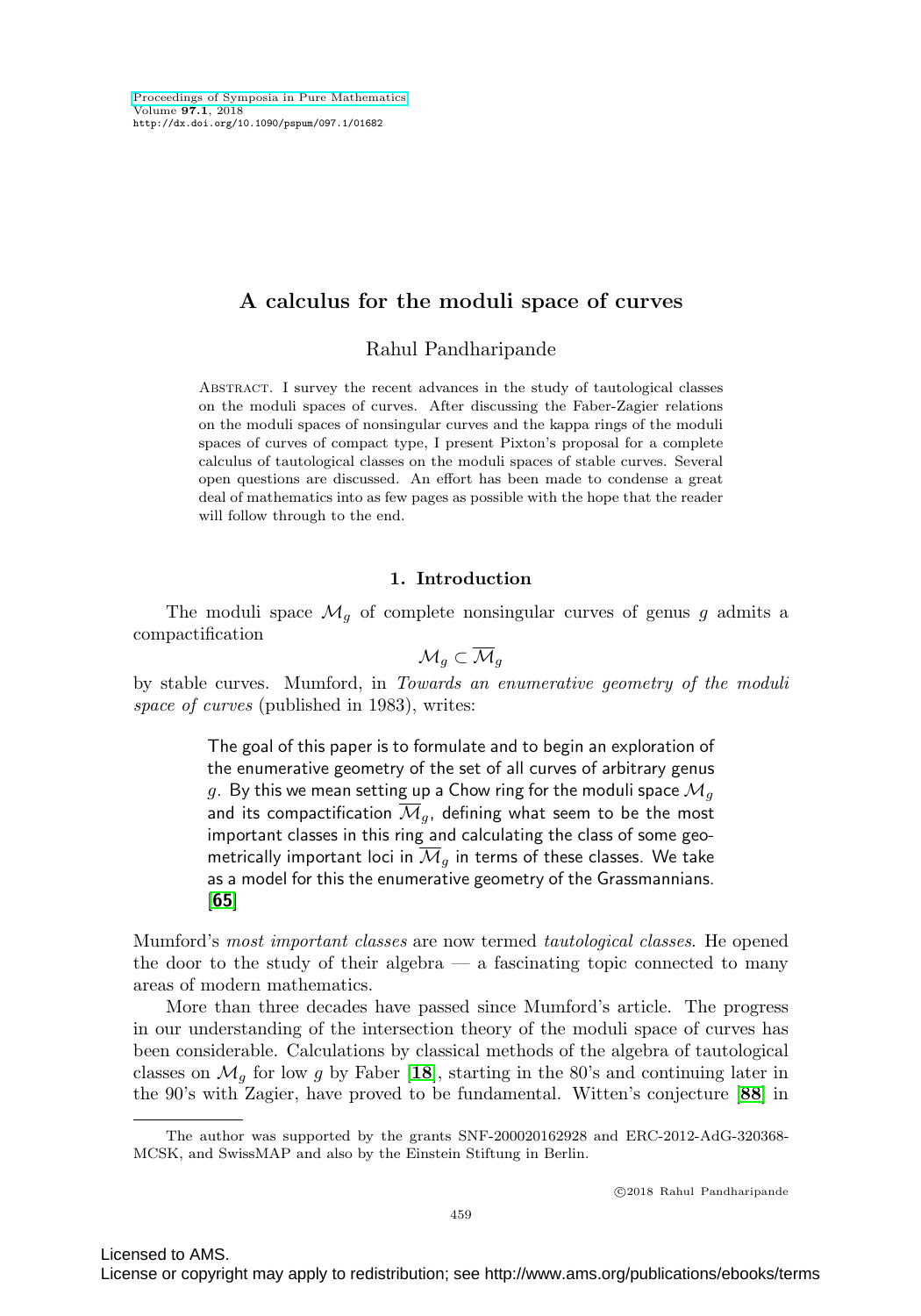460 RAHUL PANDHARIPANDE

the 90's relating the integration of the cotangent line classes on the moduli spaces  $\overline{\mathcal{M}}_{q,n}$  of stable *pointed* curves to the KdV hierarchy was a marvelous surprise: the study of the algebra of tautological classes was linked at a basic level to the theory of integrable hierarchies. The deep role of topology was highlighted in 2007 by the landmark proof of Madsen and Weiss [**[59](#page-27-1)**] via homotopy theory of Mumford's conjecture on the stable cohomology of  $\mathcal{M}_q$  as  $g \to \infty$ .

Starting in the mid 90's, there was a swift development of Gromov-Witten theory. The moduli space  $\overline{\mathcal{M}}_{q,n}(X)$  of stable maps intertwines the geometry of  $\overline{\mathcal{M}}_{q,n}$  with the geometry of the nonsingular target variety X. Gromov-Witten theory is based upon the virtual fundamental class [**[2](#page-25-0)**, **[3](#page-25-1)**] of the moduli of stable maps,

$$
\left[\overline{\mathcal{M}}_{g,n}(X)\right]^{vir} \ \in \ A_*(\overline{\mathcal{M}}_{g,n}(X)),
$$

a new algebraic cycle<sup>[1](#page-1-0)</sup> whose properties constrain the algebra of tautological classes of  $\mathcal{M}_{q,n}$  in remarkable ways.

A systematic study of the constraints imposed by Gromov-Witten theory on the algebra of tautological classes was started[2](#page-1-1) in 2009 in [**[69](#page-28-1)**] and continued in [**[70](#page-28-2)**,**[71](#page-28-3)**]. Recent progress has culminated in a complete proposal by Pixton [**[79](#page-28-4)**] for a calculus of tautological classes on  $\overline{\mathcal{M}}_{q,n}$ .

My goal here is to present Pixton's proposal and survey the rapid advances of the past 6 years. Several open questions are discussed. An effort has been made to condense a great deal of mathematics into as few pages as possible with the hope that the reader will follow through to the end.

## **2.** Tautological classes on  $\mathcal{M}_q$

<span id="page-1-4"></span>**2.1.** κ **classes.** Let  $\mathcal{M}_q$  be the moduli space of complete nonsingular genus  $q \geq 2$  curves over  $\mathbb{C}$ , and let

<span id="page-1-2"></span>(1)  $\pi: \mathcal{C}_a \to \mathcal{M}_a$ 

be the universal curve. We view  $\mathcal{M}_q$  and  $\mathcal{C}_q$  as nonsingular, quasi-projective, Deligne-Mumford stacks. However, the orbifold perspective is sufficient for most of our purposes.

The cotangent line  $\mathbb L$  to the fibers of the morphism [\(1\)](#page-1-2) defines a *cotangent line* class,

$$
\psi = c_1(\mathbb{L}) \in A^1(\mathcal{C}_g) .
$$

The  $\kappa$  classes are defined by push-forward,

$$
\kappa_r = \pi_* (\psi^{r+1}) \in A^r(\mathcal{M}_g) .
$$

The tautological ring

$$
R^*(\mathcal{M}_g) \subset A^*(\mathcal{M}_g)
$$

is the Q-subalgebra generated by all of the  $\kappa$  classes.<sup>[3](#page-1-3)</sup> There is a canonical quotient

$$
\mathbb{Q}[\kappa_1,\kappa_2,\kappa_3,\ldots]\stackrel{q}{\longrightarrow}R^*(\mathcal{M}_g)\longrightarrow 0.
$$

The kernel of q is the ideal of relations among the  $\kappa$  classes.

<span id="page-1-1"></span><span id="page-1-0"></span><sup>&</sup>lt;sup>1</sup>All Chow (and cohomology) groups in the paper will be taken with Q-coefficients.

<sup>2</sup>I have dated Theorems 1-7 presented in the paper (and the surrounding results) by the years in which the proofs were found. Published versions appear later and in mixed order. The dates of publication can be found in the bibliography.

<span id="page-1-3"></span><sup>&</sup>lt;sup>3</sup>Since  $\kappa_0 = 2g - 2 \in \mathbb{Q}$  is a multiple of the fundamental class, we need not take  $\kappa_0$  as a generator.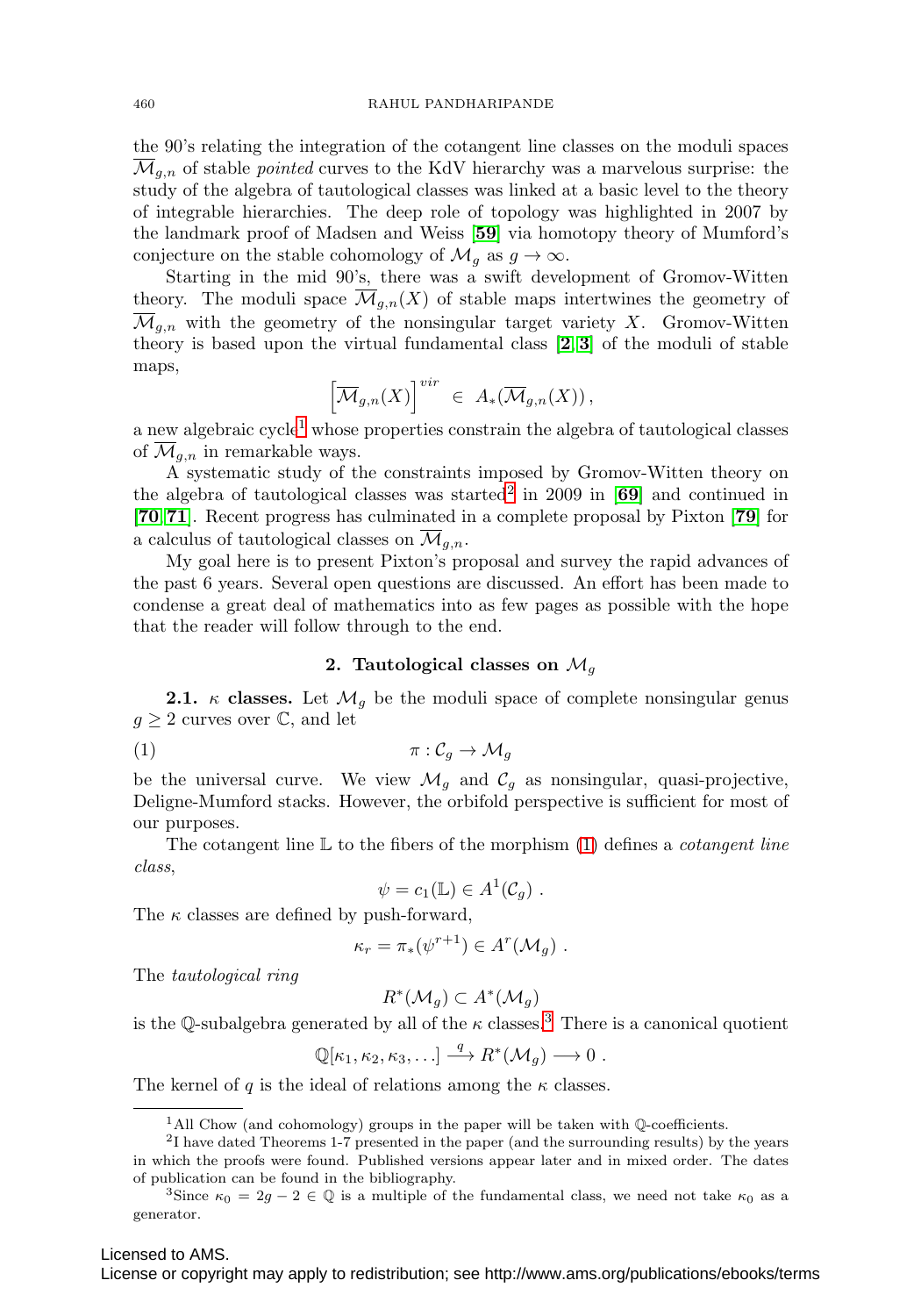**2.2. Motivations.** There are two basic motivations for the study of the tautological rings  $R^*(\mathcal{M}_q)$ . The first is Mumford's conjecture proven by Madsen and Weiss [**[59](#page-27-1)**],

$$
\lim_{g\to\infty} H^*(\mathcal{M}_g) = \mathbb{Q}[\kappa_1, \kappa_2, \kappa_3, \ldots],
$$

determining the *stable* cohomology of the moduli of curves. While the  $\kappa$  classes do not exhaust  $H^*(\mathcal{M}_q)$ , there are no other stable classes.

The second motivation comes from a large body of classical calculations on  $\mathcal{M}_q$ (often related to Brill-Noether theory). The answers invariably lie in the tautological ring  $R^*(\mathcal{M}_q)$ . The study of tautological classes by Mumford [[65](#page-27-0)] was directly inspired by such algebro-geometric cycle constructions.

**2.3. Schubert calculus.** The structure of the Chow ring of the Grassmannian  $\mathsf{Gr}(r, n)$  of r-dimensional subspaces of  $\mathbb{C}^n$  is well-known [[26](#page-26-1)] and may be viewed as a model for the study of the tautological classes on  $\mathcal{M}_q$ .

The Chern classes of the universal subbundle

$$
\mathsf{S}\to\mathsf{Gr}(r,n)
$$

generate the entire Chow ring,

$$
\mathbb{Q}[c_1(\mathsf{S}),\ldots,c_r(\mathsf{S})] \stackrel{q}{\longrightarrow} A^*(\mathsf{Gr}(r,n)) \longrightarrow 0.
$$

The kernel of  $q$  is expressed in term of the Segre classes of the universal subbundle as

$$
\ker(q) = (s_{n-r+1}(S), \ldots, s_n(S)), \quad \frac{1}{c(S)} = s(S).
$$

The Schubert calculus for the Grassmannian yields classical formulas for geometric loci in terms of the generators  $c_i(S)$ . The subject is fundamentally connected to the representation theory of the symmetric group.

A basic goal (expressed in the quotation of Mumford in the Introduction) is to develop a calculus for tautological classes on the moduli space of curves parallel to the Schubert calculus for the Grassmannian.

**2.4. Cohomology.** We may also define a tautological ring

$$
RH^*(\mathcal{M}_g)\subset H^*(\mathcal{M}_g)
$$

generated by the  $\kappa$  classes in cohomology. Since there is a natural factoring

$$
\mathbb{Q}[\kappa_1,\kappa_2,\kappa_3,\ldots] \stackrel{q}{\longrightarrow} R^*(\mathcal{M}_g) \stackrel{c}{\longrightarrow} RH^*(\mathcal{M}_g)
$$

via the cycle class map c, algebraic relations among the  $\kappa$  classes are also cohomological relations. Whether or not there exist more cohomological relations is not yet settled.

**Q1.** Is the cycle class map 
$$
R^*(\mathcal{M}_g) \stackrel{c}{\longrightarrow} RH^*(\mathcal{M}_g)
$$
 an isomorphism?

Calculations (discussed in Section [3.3](#page-4-0) below) show the answer to question **Q1** is affirmative at least for  $q < 24$ .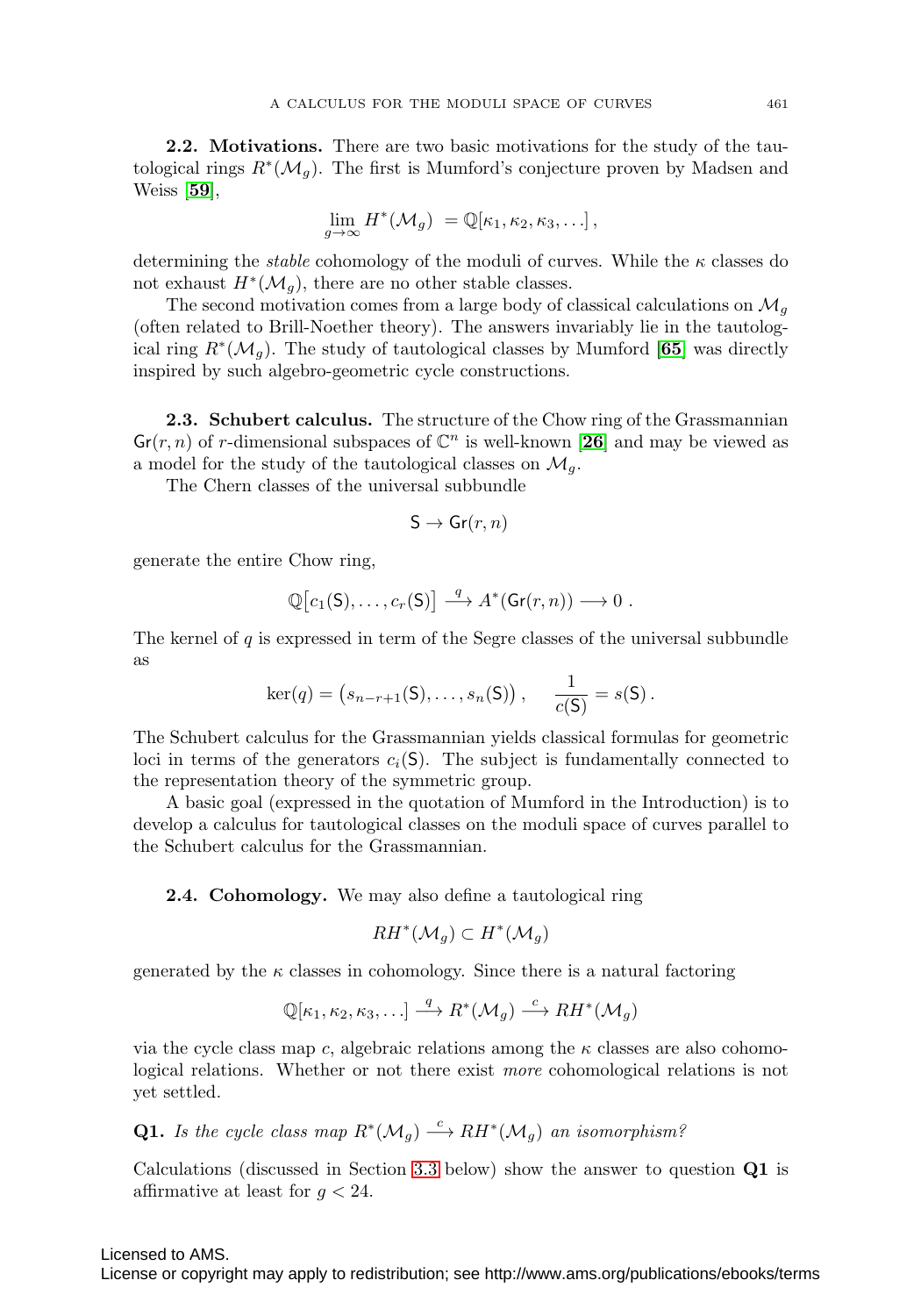#### 462 RAHUL PANDHARIPANDE

## **3. Faber-Zagier relations on**  $\mathcal{M}_q$

**3.1. Conjecture and proof.** Guided by low genus calculations and deep insight, Faber and Zagier conjectured in 2000 a remarkable set of relations among the  $\kappa$  classes in  $R^*(\mathcal{M}_g)$  for all g.

The first proof [**[70](#page-28-2)**, **[71](#page-28-3)**] of the Faber-Zagier conjecture (Theorem [1](#page-3-0) of Section [3.2\)](#page-3-1) was given in 2010 via a geometric construction involving the virtual class of the moduli space of stable quotients  $[60]$  $[60]$  $[60]$ .<sup>[4](#page-3-2)</sup> Since then, a proof  $[72]$  $[72]$  $[72]$  in  $RH^*(\mathcal{M}_q)$ via Witten's 3-spin class was found in 2013, and a second proof  $[40, 42]$  $[40, 42]$  $[40, 42]$  $[40, 42]$  $[40, 42]$  in  $R^*(\mathcal{M}_q)$ via the virtual class of the moduli space of stable maps to  $\mathbb{P}^1$  was found in 2014.

<span id="page-3-1"></span>**3.2. Formulas.** To write the Faber-Zagier relations, we will require the following notation. Let the variable set

$$
\mathbf{p} = \{ p_1, p_3, p_4, p_6, p_7, p_9, p_{10}, \dots \}
$$

be indexed by positive integers not congruent to 2 modulo 3. Define the series

$$
\Psi(t, \mathbf{p}) = (1 + tp_3 + t^2 p_6 + t^3 p_9 + ...) \sum_{i=0}^{\infty} \frac{(6i)!}{(3i)!(2i)!} t^i
$$
  
+  $(p_1 + tp_4 + t^2 p_7 + ...) \sum_{i=0}^{\infty} \frac{(6i)!}{(3i)!(2i)!} \frac{6i+1}{6i-1} t^i$ .

Since  $\Psi$  has constant term 1, we may take the logarithm. Define the constants  $C_r^{\text{FZ}}(\sigma)$  by the formula

$$
\log(\Psi) = \sum_{\sigma} \sum_{r=0}^{\infty} C_r^{\text{FZ}}(\sigma) \ t^r \mathbf{p}^{\sigma} .
$$

The above sum is over all partitions<sup>[5](#page-3-3)</sup>  $\sigma$  of size  $|\sigma|$  which avoid parts congruent to 2 modulo 3. The empty partition is included in the sum. Following standard conventions, to the partition

 $\sigma = 1^{n_1} 3^{n_3} 4^{n_4} \cdots$ 

we associate the monomial  $\mathbf{p}^{\sigma} = p_1^{n_1} p_3^{n_3} p_4^{n_4} \cdots$ . Let

$$
\gamma^{\text{FZ}} = \sum_{\sigma} \sum_{r=0}^{\infty} C_r^{\text{FZ}}(\sigma) \kappa_r t^r \mathbf{p}^{\sigma}.
$$

For a series  $\Theta \in \mathbb{Q}[\kappa][[t, \mathbf{p}]]$  in the variables  $\kappa_i$ , t, and  $p_j$ , let  $[\Theta]_{t^r \mathbf{p}^\sigma}$  denote the coefficient of  $t^r \mathbf{p}^{\sigma}$  (which is a polynomial in the  $\kappa_i$ ).

<span id="page-3-0"></span>THEOREM 1 (P.-Pixton 2010). In  $R^d(\mathcal{M}_q)$ , the Faber-Zagier relation

$$
\left[\exp(-\gamma^{\text{FZ}})\right]_{t^d \mathbf{p}^\sigma} = 0
$$

holds when  $d > \frac{g-1+|\sigma|}{3}$  and  $g \equiv d + |\sigma| + 1 \mod 2$ .

<sup>4</sup>The first relations obtained by virtual localization [**[32](#page-26-2)**] on the moduli space of stable quotients can be found in [**[60](#page-27-2)**, Section 8]. See also [**[89](#page-28-6)**] for a study of properties of the relations of [**[60](#page-27-2)**, Section 8].

<span id="page-3-3"></span><span id="page-3-2"></span><sup>5</sup>All parts of a partition are positive (a condition satisfied by the empty partition).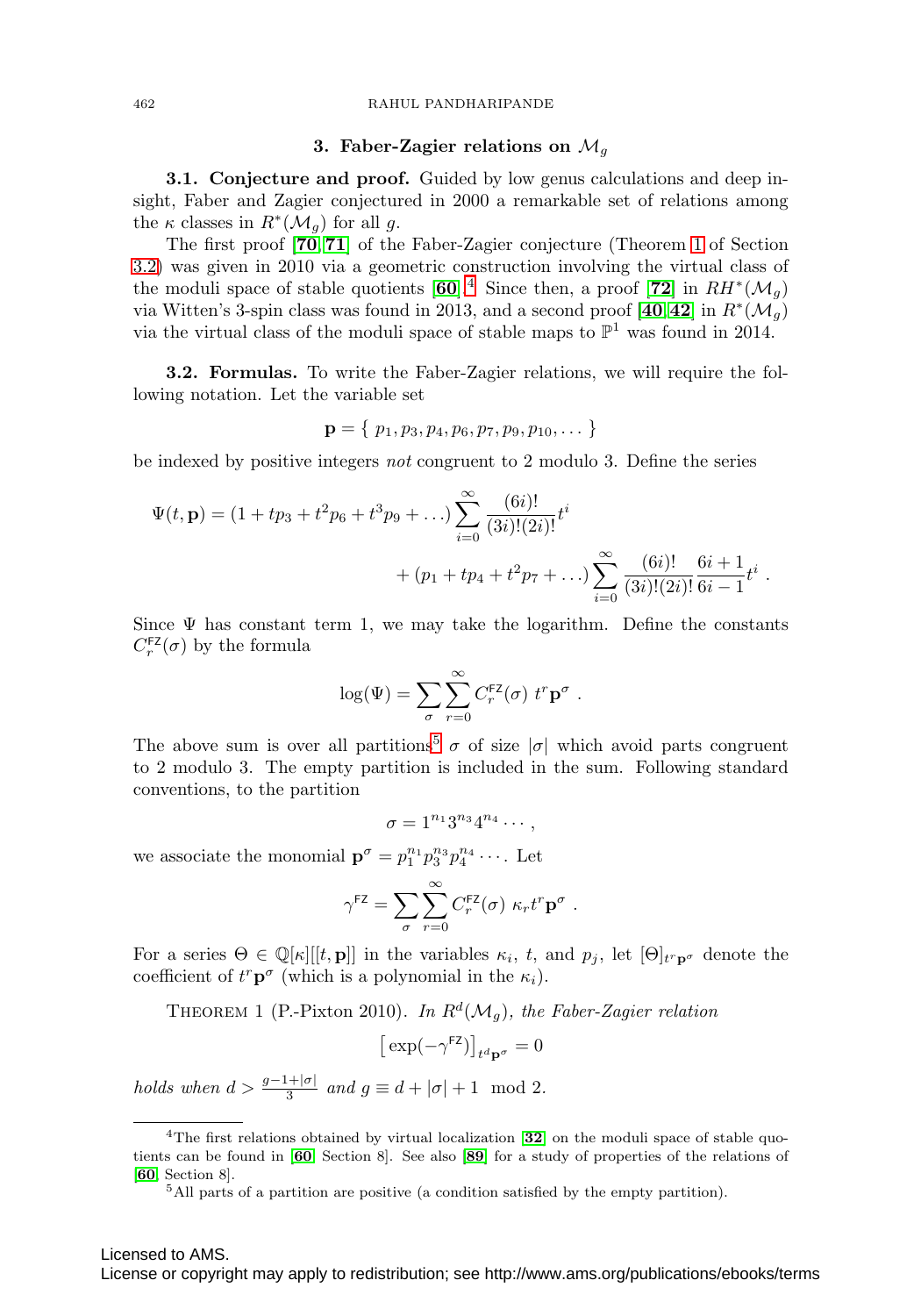The dependence upon the genus q in the Faber-Zagier relations of Theorem [1](#page-3-0) occurs in the inequality, the modulo 2 restriction, and via  $\kappa_0 = 2g - 2$ . For a given genus g and codimension  $r$ , Theorem [1](#page-3-0) provides only *finitely* many relations. While not immediately clear from the definition, the Q-linear span of the Faber-Zagier relations determines an ideal in  $\mathbb{Q}[\kappa_1, \kappa_2, \kappa_3, \ldots]$ , see [**[71](#page-28-3)**, Section 6].

<span id="page-4-0"></span>**3.3. Gorenstein property.** The ring  $R^*(\mathcal{M}_g)$  is generated over  $\mathbb Q$  by the classes

$$
\kappa_1, \kappa_2, \ldots, \kappa_{\lfloor \frac{g}{3} \rfloor} \in R^*(\mathcal{M}_g),
$$

as conjectured by Faber [[18](#page-26-0)] and proven by Morita  $[64]$  $[64]$  $[64]$  in  $RH^*(\mathcal{M}_q)$  and Ionel [[38](#page-26-3)] in  $R^*(\mathcal{M}_q)$ . By Boldsen's results [**[7](#page-25-2)**], there are no relations among the  $\kappa$  classes of degree less than or equal to  $\lfloor \frac{g}{3} \rfloor$ . Looijenga's results [[58](#page-27-6)] established the following nonvanishing and vanishing conjectures of Faber [**[18](#page-26-0)**]:

<span id="page-4-2"></span>(2) 
$$
R^{g-2}(\mathcal{M}_g) \cong \mathbb{Q}, \quad R^{>g-2}(\mathcal{M}_g) = 0.
$$

The proportionalities in  $R^{g-2}(\mathcal{M}_q)$  of monomials in the  $\kappa$  classes are known via Hodge integral evaluations [**[18](#page-26-0)**, **[19](#page-26-4)**, **[31](#page-26-5)**]. The generation, nonvanishing, vanishing, and proportionality results were all conjectured by Faber in 90s and proven by 2005.

For  $g < 24$ , the Faber-Zagier relations yield<sup>[6](#page-4-1)</sup> a Gorenstein ring,

$$
R_{\mathsf{FZ}}^*(\mathcal{M}_g) = \frac{\mathbb{Q}[\kappa_1, \kappa_2, \kappa_3, \ldots]}{\mathsf{FZ-relations}},
$$

with socle in codimension  $g - 2$ . By the Gorenstein property, the pairing

$$
R_{\text{FZ}}^d(\mathcal{M}_g) \times R_{\text{FZ}}^{g-2-d}(\mathcal{M}_g) \rightarrow R_{\text{FZ}}^{g-2}(\mathcal{M}_g) \cong \mathbb{Q}
$$

is nondegenerate for  $0 \leq d \leq g-2$ . The nondegeneracy of the pairing forbids additional relations, so

$$
R_{\mathsf{FZ}}^*(\mathcal{M}_g) \cong R^*(\mathcal{M}_g).
$$

For  $g < 24$ , the Q-linear span of the Faber-Zagier relations is the kernel of

$$
\mathbb{Q}[\kappa_1,\kappa_2,\kappa_3,\ldots]\stackrel{q}{\longrightarrow}R^*(\mathcal{M}_g)\longrightarrow 0
$$

and the cycle class map  $R^*(\mathcal{M}_q) \stackrel{c}{\longrightarrow} RH^*(\mathcal{M}_q)$  of question **Q1** is an isomorphism.

However, the Faber-Zagier relations in genus 24 do not yield a Gorenstein ring with socle in dimension 22! There are too few relations in codimension 12,

$$
\dim_{\mathbb{Q}} R_{\mathsf{FZ}}^{12}(\mathcal{M}_{24}) = \dim_{\mathbb{Q}} R_{\mathsf{FZ}}^{10}(\mathcal{M}_{24}) + 1.
$$

Calculations show the Gorenstein property continues to fail (to an increasingly greater extent) as g increases above 24.

**Q2.** Do the Faber-Zagier relations span the ideal of relations among the  $\kappa$  classes in  $R^*(\mathcal{M}_q)$  for all  $g$ ?

While question **Q2** is completely open, a negative answer would be surprising since many different mathematical approaches have failed to find relations outside of the Faber-Zagier span [**[18](#page-26-0)**,**[40](#page-27-3)**,**[70](#page-28-2)**,**[72](#page-28-5)**,**[82](#page-28-7)**,**[87](#page-28-8)**]. Moreover, the Gorenstein property for the algebra of tautological classes has been proven to fail for the moduli space  $\mathcal{M}^{\text{ct}}_{2,8}$  of curves of compact type and the moduli space  $\overline{\mathcal{M}}_{2,20}$  of stable curves in

<span id="page-4-1"></span><sup>6</sup>All the calculations discussed in Section [3.3](#page-4-0) concerning the Faber-Zagier relations are by computer and were undertaken by C. Faber in the period 1991-2011 with continually improving methods. The discovery of the failure of  $R_{\textsf{FZ}}^*({\mathcal{M}}_{24})$  to be Gorenstein came in 2009 during a visit to Lisbon.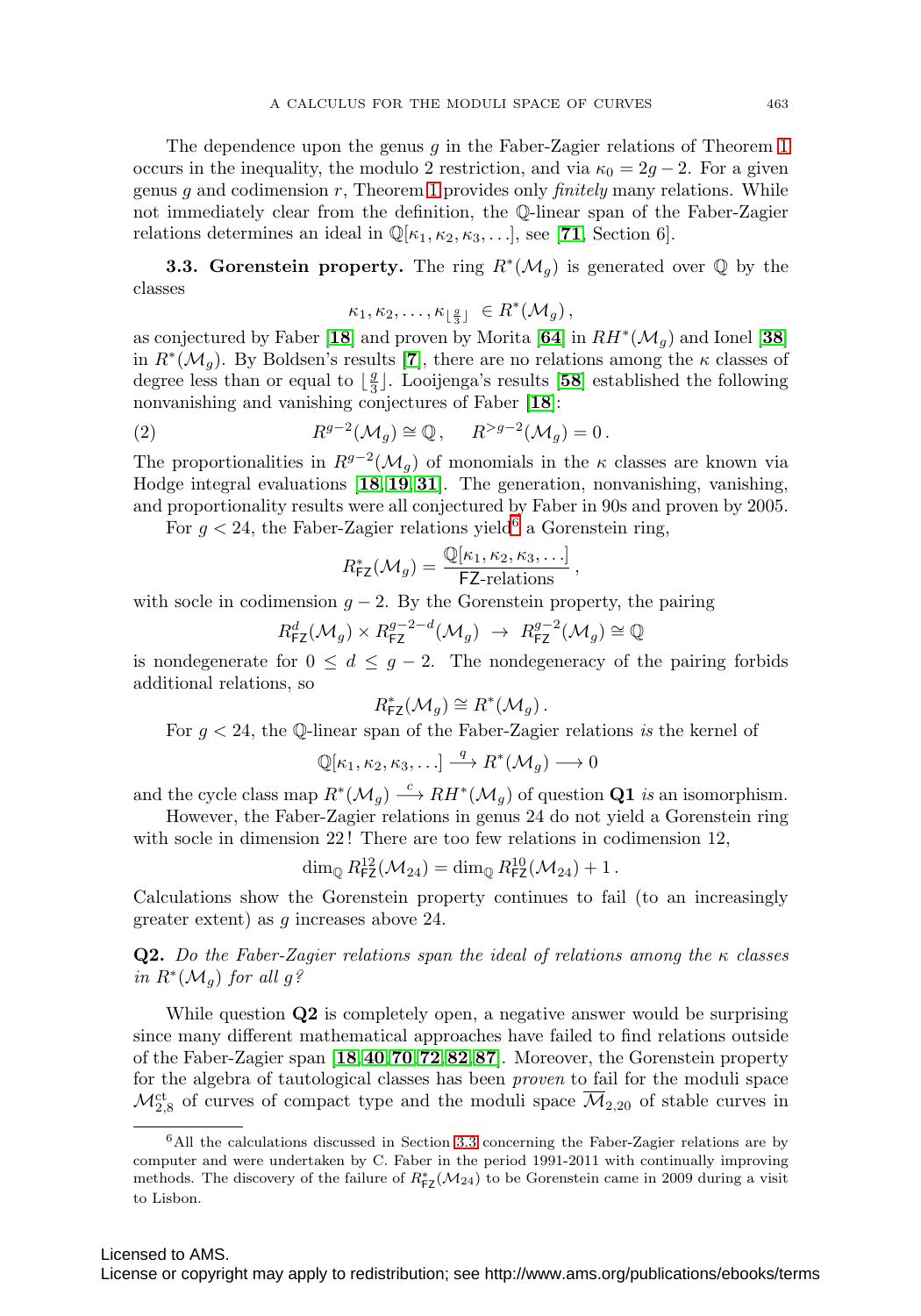[**[74](#page-28-9)**, **[78](#page-28-10)**]. So there appears to be no compelling reason to believe the Gorenstein property holds for  $\mathcal{M}_{24}$ .

<span id="page-5-1"></span>**3.4. Hypergeometric series.** The main actors in the Faber-Zagier relations are the series

$$
A(t) = \sum_{i=0}^{\infty} \frac{(6i)!}{(3i)!(2i)!} t^{i},
$$
  
\n
$$
B(t) = \sum_{i=0}^{\infty} \frac{(6i)!}{(3i)!(2i)!} \frac{6i+1}{6i-1} t^{i}.
$$

The functions A and B are related by the following fundamental identity observed first by Pixton [**[79](#page-28-4)**]:

<span id="page-5-2"></span>(3)  $A(-t)B(t) + A(t)B(-t) = -2$ .

The hypergeometric differential equation satisfied by A, written in the variable  $z = 288t$ , is

$$
3z^{2} \frac{d^{2}}{dz^{2}} \mathsf{A} + (6z - 2) \frac{d}{dz} \mathsf{A} + \frac{5}{12} \mathsf{A} = 0.
$$

The function B is determined by A and the differential equation

$$
3z^2 \frac{dA}{dz} + \left(\frac{z}{2} - 1\right) A = B.
$$

In the proofs of the Faber-Zagier relations, geometric sources for the series A and B were found. The two approaches  $[40, 71]$  $[40, 71]$  $[40, 71]$  $[40, 71]$  $[40, 71]$  in  $R^*(\mathcal{M}_q)$  both find the series in the Frobenius geometry associated to  $\mathbb{P}^1$ . In the proof of [**[72](#page-28-5)**] in  $RH^*(\mathcal{M}_q)$ , the functions A and B appear in the R-matrix of the Frobenius manifold associated to 3-spin curves.

**3.5. Descendents.** The series A appears in the asymptotic expansion of the Airy function related to the Witten-Kontsevich theory of descendent integration over the moduli space of stable curves.

Let  $\overline{\mathcal{M}}_{g,n}$  be the moduli space of stable genus g curves with n marked points. The cotangent line at the  $i^{th}$  marking defines a line bundle

$$
\mathbb{L}_i \to \overline{\mathcal{M}}_{g,n}
$$

with first Chern class

$$
\psi_i = c_1(\mathbb{L}_i) \in A^1(\overline{\mathcal{M}}_{g,n}).
$$

The descendent integrals are defined by

<span id="page-5-0"></span>(4) 
$$
\langle \tau_{k_1} \tau_{k_2} \dots \tau_{k_n} \rangle_g = \int_{\overline{\mathcal{M}}_{g,n}} \psi_1^{k_1} \psi_2^{k_2} \dots \psi_n^{k_n}.
$$

The bracket [\(4\)](#page-5-0) vanishes unless the dimension constraint

$$
3g - 3 + n = \sum_{i=1}^{n} k_i
$$

is satisfied. The associated generating series in the variables  $\{t_i\}_{i\geq 0}$  is

$$
\mathcal{F}(t_0,t_1,\ldots) = \sum_{\substack{g\geq 0,\,n\geq 1\\2g-2+n>0}}\frac{1}{n!}\sum_{k_1,\ldots,k_n\geq 0}\left\langle \tau_{k_1}\tau_{k_2}\ldots\tau_{k_n}\right\rangle_g t_{k_1}t_{k_2}\ldots t_{k_n}.
$$

Licensed to AMS.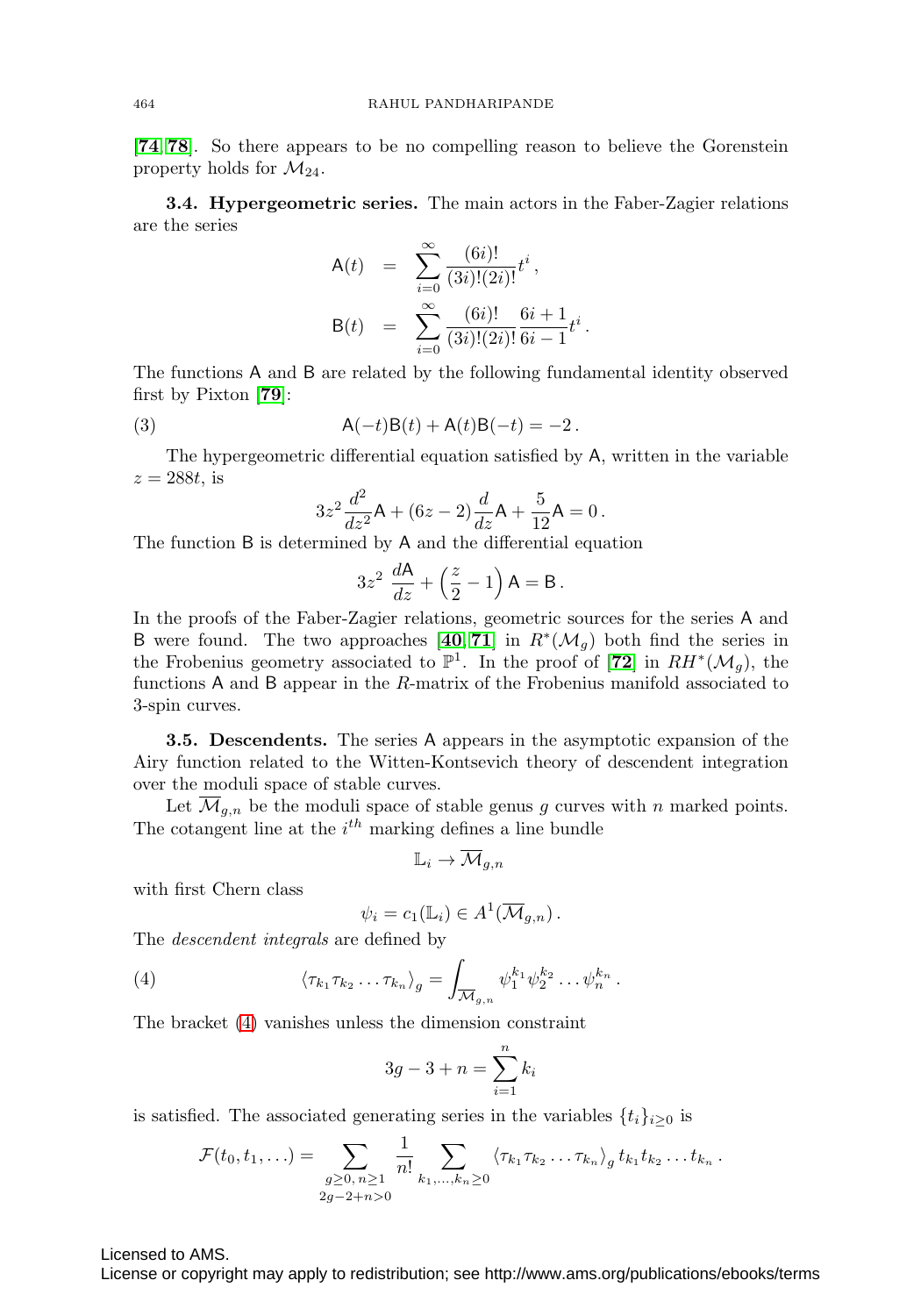Witten [**[88](#page-28-0)**] conjectured

$$
u = \frac{\partial^2 \mathcal{F}}{\partial t_0^2}
$$

is a solution of the KdV hierarchy. The first equations of the hierarchy are

$$
u_{t_1} = uu_x + \frac{1}{12}u_{xxx},
$$
  
\n
$$
u_{t_2} = \frac{1}{2}u^2u_x + \frac{1}{12}(2u_xu_{xx} + uu_{xxx}) + \frac{1}{240}u_{xxxxx},
$$
  
\n
$$
\vdots
$$

where we have identified x here with  $t_0$ . Together with the (elementary) string equation,

$$
\frac{\partial \mathcal{F}}{\partial t_0} = \sum_{i=0}^{\infty} t_{i+1} \frac{\partial \mathcal{F}}{\partial t_i} + \frac{t_0^2}{2},
$$

Witten's conjecture uniquely determines the series  $\mathcal{F}$ . The conjecture was proven by Kontsevich [**[50](#page-27-7)**]. See [**[46](#page-27-8)**,**[63](#page-27-9)**,**[66](#page-27-10)**] for other proofs.

A basic relationship between the descendent integrals and the A series is derived via Kontsevich's matrix integral in [**[8](#page-25-3)**,**[50](#page-27-7)**]:

<span id="page-6-0"></span>(5) 
$$
\exp(\mathcal{F})|_{t_i = -(2i-1)!!\lambda^{-2i-1}} = A\left(-\frac{\lambda^{-3}}{288}\right).
$$

For example, the terms of  $\exp(\mathcal{F})$  which contribute to the  $\lambda^{-3}$  coefficient are:

$$
\langle \tau_0^3 \rangle_0 \frac{(-\lambda^{-1})^3}{3!} + \langle \tau_1 \rangle_1 (-\lambda^{-3}) = \left(\frac{1}{6} + \frac{1}{24}\right) (-\lambda^{-3})
$$
  
=  $\frac{1440}{24} \left(-\frac{\lambda^{-3}}{288}\right)$   
=  $\frac{6!}{3!2!} \left(-\frac{\lambda^{-3}}{288}\right)$ .

The result is the  $\lambda^{-3}$  term of  $A\left(-\frac{\lambda^{-3}}{288}\right)$ .

**Q3.** Is the descendent evaluation [\(5\)](#page-6-0) related to the occurrence of the A series in the relations among tautological classes?

Question **Q3** was first raised in [**[8](#page-25-3)**] where the many appearances of the A and B series related to the moduli spaces of curves are surveyed.

**3.6. Markings.** The algebra of tautological classes may also be studied on the moduli spaces

$$
\mathcal{M}_{g,n}\,,\;\; \mathcal{M}_{g,n}^{\mathrm{rt}}\,,\;\; \mathcal{C}_g^n
$$

of *pointed* curves lying over  $\mathcal{M}_g$ . Here,  $\mathcal{M}_{g,n}$  is the moduli space of nonsingular curves with distinct markings,  $\mathcal{M}_{g,n}^{\text{rt}}$  is the moduli of curves with rational tails, and  $\mathcal{C}_{g}^{n}$  is the  $n^{th}$  fiber product of the universal curve

$$
\pi:\mathcal{C}_g\to \mathcal{M}_g.
$$

Licensed to AMS.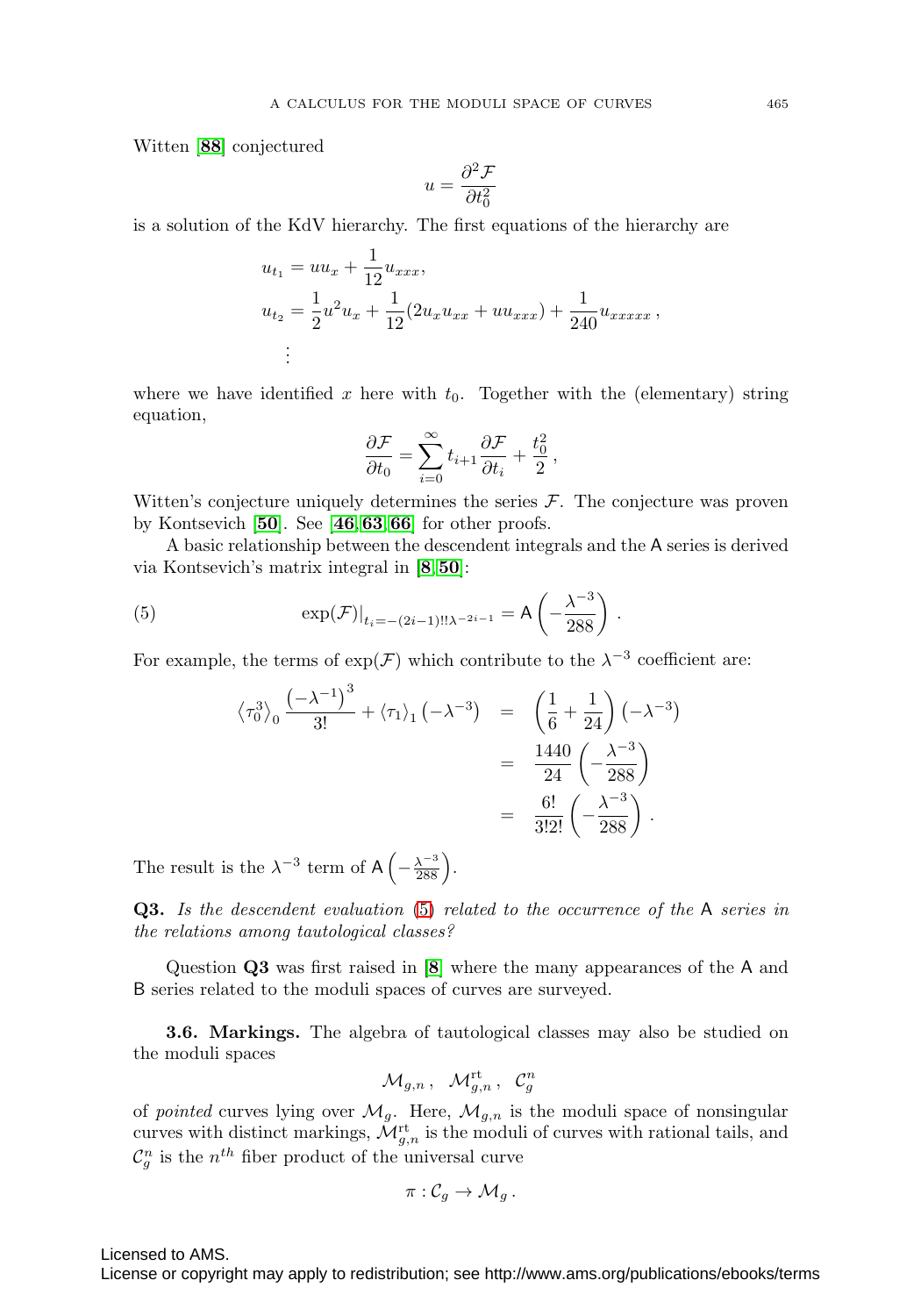In addition to the  $\kappa$  classes, there are cotangent line classes  $\psi_i$  at the markings and diagonal classes. The full algebra of tautological classes will be considered in Section [5.8.](#page-17-0)

4. 
$$
\kappa
$$
 classes on  $\mathcal{M}_{g,n}^{\mathrm{ct}}$ 

**4.1. Compact type.** A connected nodal curve C is of compact type if the dual graph of  $C$  is a tree (or, equivalently, if the Jacobian of  $C$  is compact). The moduli space  $\mathcal{M}_{g,n}^{\mathrm{ct}}$  of curves of compact type lies in between the moduli spaces of nonsingular and stable curves

$$
\mathcal{M}_{g,n}\, \subset\, \mathcal{M}_{g,n}^{\mathrm{ct}}\, \subset\, \overline{\mathcal{M}}_{g,n}\, .
$$

The algebra of  $\kappa$  classes on  $\mathcal{M}^{\text{ct}}_{g,n}$  is remarkably well-behaved. The structure is simpler and better understood than for  $\mathcal{M}_q$ . Of course, the full algebra of tautological classes on  $\mathcal{M}_{g,n}^{\mathrm{ct}}$  contains more than the  $\kappa$  classes (and will be discussed in Section [5.8\)](#page-17-0).

**4.2.** κ **classes.** The definition of the  $\kappa$  classes on  $\mathcal{M}_g$  is easily extended to the moduli of stable curves. Let

$$
\pi: \overline{\mathcal{M}}_{g,n+1} \to \overline{\mathcal{M}}_{g,n}
$$

be the universal curve viewed as the  $(n + 1)$ -pointed space, and let

$$
\psi_{n+1} = c_1(\mathbb{L}_{n+1}) \in A^1(\overline{\mathcal{M}}_{g,n+1})
$$

be the Chern class of the cotangent line at the last marking. The  $\kappa$  classes are

$$
\kappa_r = \pi_*(\psi_{n+1}^{r+1}) \in A^r(\overline{\mathcal{M}}_{g,n}), \quad i \ge 0.
$$

The simplest is  $\kappa_0$  which equals  $2g - 2 + n$  times the unit in  $A^0(\overline{\mathcal{M}}_{q,n}).$ 

The restriction of  $\kappa_r \in A^r(\overline{\mathcal{M}}_q)$  to  $\mathcal{M}_q$  via the inclusion

$$
\mathcal{M}_g\, \subset\, \overline{\mathcal{M}}_g
$$

agrees with the definition of  $\kappa_r \in A^r(\mathcal{M}_g)$  of Section [2.1.](#page-1-4) The  $\kappa$  classes on  $\mathcal{M}_{g,n}^{\text{ct}}$ are defined via restriction from  $\mathcal{M}_{q,n}$ .

Define the  $\kappa$  ring for curves of compact type,

$$
\kappa^*(\mathcal{M}_{g,n}^{\mathrm{ct}}) \subset A^*(\mathcal{M}_{g,n}^{\mathrm{ct}}),
$$

to be the Q-subalgebra generated by the  $\kappa$  classes. Of course, the  $\kappa$  rings are graded by degree.

**4.3. Basic results.** The ring  $\kappa^*(\mathcal{M}_{g,n}^{\mathrm{ct}})$  is generated over  $\mathbb{Q}$  by the classes

$$
\kappa_1, \kappa_2, \ldots, \kappa_{g-1+\lfloor \frac{n}{2} \rfloor} \in \kappa^*({\mathcal{M}}_{g,n}^{\mathrm{ct}}).
$$

If  $n > 0$ , there are no relations of degree less than or equal to  $g - 1 + \lfloor \frac{n}{2} \rfloor$ . In  $\kappa^*(\mathcal{M}_g^{\text{ct}})$ , there are no relations of degree less than  $g-1$  (whether degree  $g-1$ relations can occur is not known). The proofs of the above generation and freeness results can be found in [**[69](#page-28-1)**].

The nonvanishing and vanishing results for  $\kappa^*(\mathcal{M}_{g,n}^{\mathrm{ct}})$ ,

$$
\kappa^{2g-3+n}({\mathcal{M}}_{g,n}^{\mathrm{ct}}) \cong {\mathbb Q}, \qquad \kappa^{>2g-3+n}({\mathcal{M}}_{g,n}^{\mathrm{ct}}) = 0 \,,
$$

parallel to [\(2\)](#page-4-2) for the  $\kappa$  classes on  $\mathcal{M}_g$ , were proven in [[21](#page-26-6),[34](#page-26-7)]. The proportionalities in  $\kappa^{2g-3+n}(\mathcal{M}^{\text{ct}}_{g,n})$  of the monomials in the  $\kappa$  classes are determined by Hodge integral evaluations [**[19](#page-26-4)**,**[20](#page-26-8)**,**[31](#page-26-5)**].

## Licensed to AMS.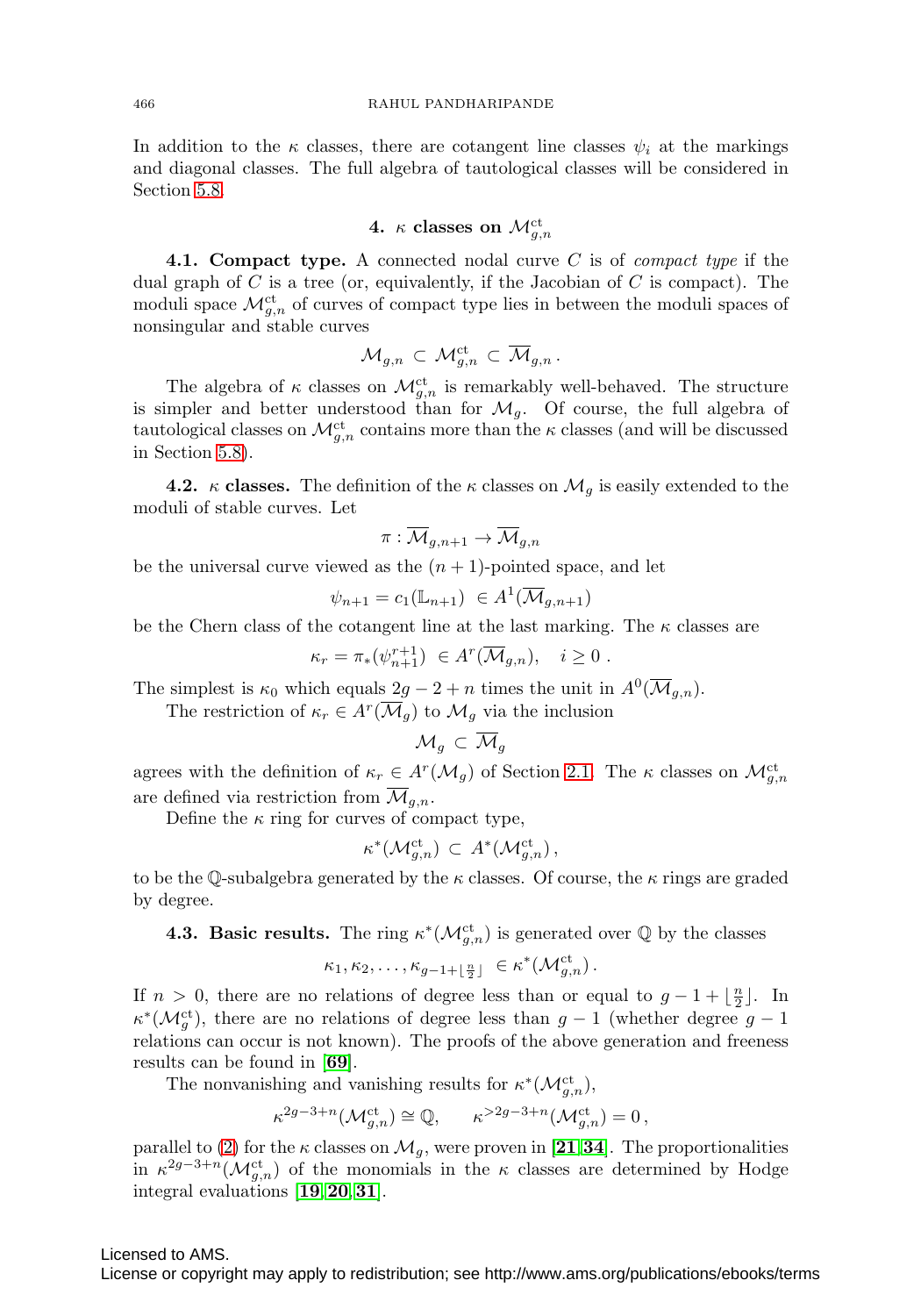**4.4. Universality.** A new and surprising feature about the  $\kappa$  rings in the compact type case is the following universality result proven in [**[69](#page-28-1)**]. There appears to be no parallel for  $\mathcal{M}_q$ .

<span id="page-8-1"></span>THEOREM 2 (P. 2009). Let  $g > 0$  and  $n > 0$ , then the assignment  $\kappa_i \mapsto \kappa_i$ extends to a ring isomorphism

$$
\iota: \kappa^*({\mathcal{M}}_{g-1,n+2}^{\mathrm{ct}}) \cong \kappa^*({\mathcal{M}}_{g,n}^{\mathrm{ct}}) .
$$

In other words, the relations among the  $\kappa$  classes in the above cases are genus independent! By composing the isomorphisms  $\iota$  of Theorem 2, we obtain isomorphisms

$$
\iota: \kappa^*({\mathcal{M}}_{0,2g+n}^{\mathrm{ct}}) \cong \kappa^*({\mathcal{M}}_{g,n}^{\mathrm{ct}})
$$

so long as  $n > 0$ . Hence, universality reduces all questions about the  $\kappa$  rings to genus 0. Calculations of the relations, bases, and Betti numbers of the ring  $\kappa^*(\mathcal{M}_{g,n>0}^{ct})$ are obtained in [**[69](#page-28-1)**] using the genus 0 reduction.

Let  $P(d)$  be the set of partitions of d, and let

 $P(d, k) \subset P(d)$ 

be the set of partitions of d into at most k parts. Let  $|P(d, k)|$  be the cardinality. To a partition with positive parts  $\mathbf{p} = (p_1, \ldots, p_\ell)$  in  $P(d, k)$ , we associate a  $\kappa$ monomial by

$$
\kappa_{\mathbf{p}} = \kappa_{p_1} \cdots \kappa_{p_\ell} \in \kappa^d(\mathcal{M}_{g,n}^{\mathrm{ct}}) .
$$

<span id="page-8-0"></span>THEOREM 3 (P. 2009). For  $n > 0$ , a Q-basis of  $\kappa^d(\mathcal{M}_{g,n}^{ct})$  is given by

$$
\{\kappa_{\mathbf{p}} \mid \mathbf{p} \in P(d, 2g - 2 + n - d) \} .
$$

The Betti number calculation,

$$
\dim_{\mathbb{Q}} \kappa^d(\mathcal{M}_{g,n}^{\mathrm{ct}}) = |P(d, 2g - 2 + n - d)|,
$$

is implied by Theorem [3.](#page-8-0)

**Q4.** Is there a representation theoretic formula for the multiplication of  $\kappa^*(\mathcal{M}_{g,n}^{\mathrm{ct}})$ in the basis of Theorem [3](#page-8-0)?

Question **Q4** appears directly parallel to questions in the Schubert calculus. Recent progress on **Q4** has been made by Setayesh [**[83](#page-28-11)**] who has found a formula involving the combinatorics of partitions.

Theorems [2](#page-8-1) and [3](#page-8-0) for the  $\kappa$  rings in the compact type case require at least 1 marked point. In the unmarked case, half of the universality still holds. The assignment  $\kappa_i \mapsto \kappa_i$  extends to a surjection

$$
\iota_g: \kappa^*({\mathcal{M}}_{0,2g}^{\mathrm{ct}}) \to \kappa^*({\mathcal{M}}_{g}^{\mathrm{ct}}) .
$$

However, a nontrivial kernel is possible. The first kernel occurs in genus  $g = 5$ .

**Q5.** What is the kernel of  $\kappa^*(\mathcal{M}_{0,2g}^{ct}) \to \kappa^*(\mathcal{M}_g^{ct})$ ?

In genus 5, the kernel of  $\iota_5$  is related to Getzler's relation in  $\overline{\mathcal{M}}_{1,4}$ , see [[69](#page-28-1)] for a discussion. A complete answer to **Q5** will likely involve sequences of special relations in the tautological ring.[7](#page-8-2)

<span id="page-8-2"></span><sup>7</sup>**Q5** is perhaps the narrowest question discussed in the paper, but I am very curious to know the answer.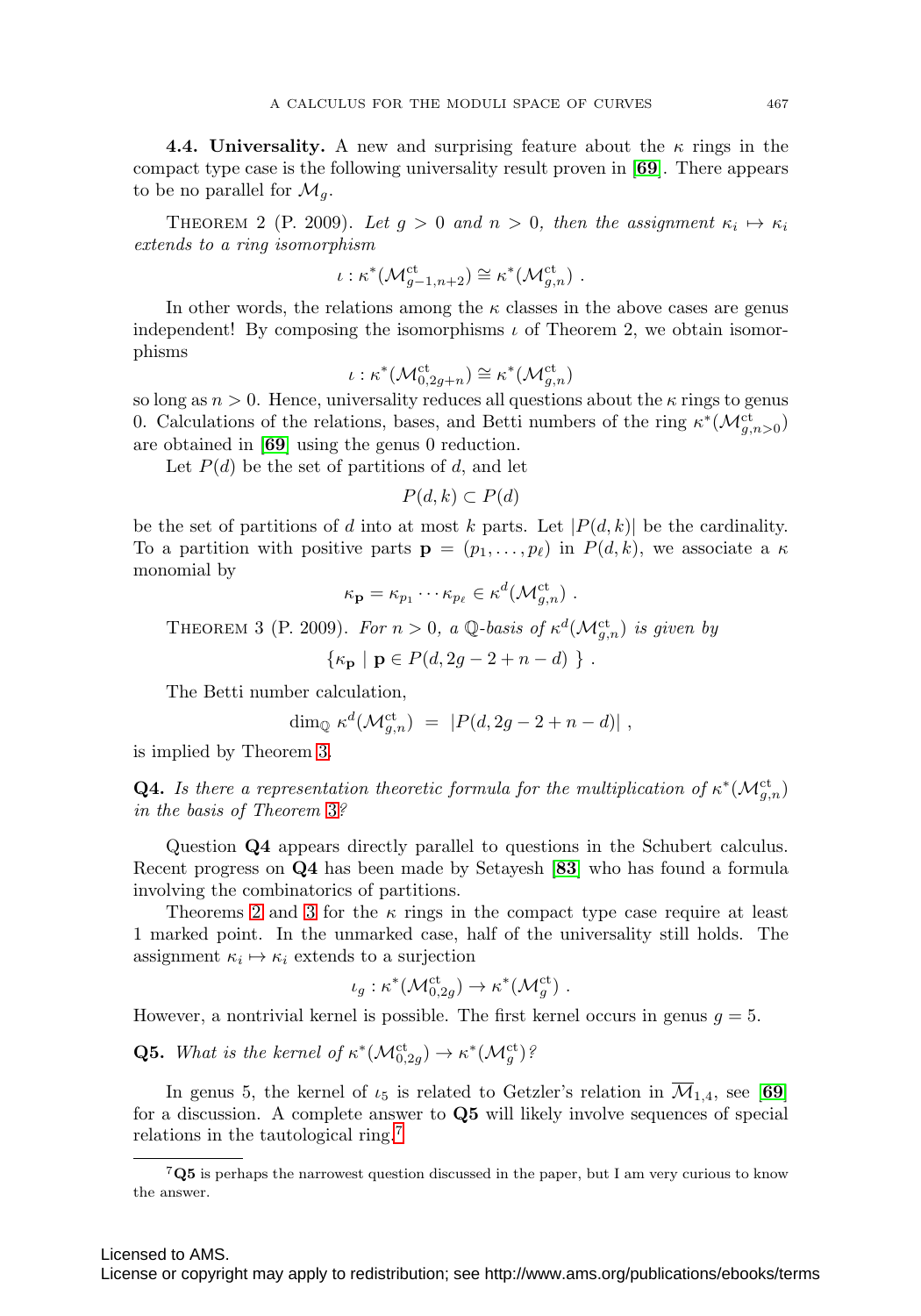The proofs of Theorems [2](#page-8-1) and [3](#page-8-0) were obtained in [**[69](#page-28-1)**] by studying the virtual class of the moduli space of stable quotients [**[60](#page-27-2)**]. The results were precursors to the proof [**[70](#page-28-2)**,**[71](#page-28-3)**] of the Faber-Zagier relations via the moduli of stable quotients.

**4.5. Relations.** A natural question to ask is whether  $\kappa$  relations in the compact type case can be put in a form parallel to Theorem 1. An answer has been found by Pixton [**[80](#page-28-12)**, Section 3.4].

We define a set of relations as follows. Let

$$
\mathbf{p}=\{\ p_1,p_2,p_3,\dots\}
$$

be a variable set indexed by all positive integers. Let

$$
\Psi(t, \mathbf{p}) = (1 + tp_2 + t^2p_4 + t^3p_6 + ...) \sum_{i=0}^{\infty} (2i - 1)!! \ t^i
$$
  
+ (p\_1 + tp\_3 + t^2p\_5 + ...

where  $(2i-1)!! = \frac{(2i)!}{2^i i!}$  as usual. Define the constants  $C_r^{\mathsf{P}}(\sigma)$  by the formula

$$
\log(\Psi) = \sum_{\sigma} \sum_{r=0}^{\infty} C_r^{\mathsf{P}}(\sigma) \ t^r \mathbf{p}^{\sigma} .
$$

 $.)$ ,

Here,  $\sigma$  denotes any partition with positive parts. Let

$$
\gamma^{\mathsf{P}} = \sum_{\sigma} \sum_{r=0}^{\infty} C_r^{\mathsf{P}}(\sigma) \kappa_r t^r \mathbf{p}^{\sigma}.
$$

<span id="page-9-0"></span>THEOREM 4 (Pixton 2013). In  $\kappa^d(\mathcal{M}_{g,n}^{\text{ct}})$ , the relation

$$
\left[\left.\exp(-\gamma^{\mathsf{P}})\right]\right]_{t^d\mathbf{p}^\sigma}=0
$$

holds when  $d > \frac{2g-2+n+|\sigma|}{2}$ .

Theorems [2](#page-8-1) and [3](#page-8-0) determine the complete set of relations among the  $\kappa$  classes in the  $n > 0$  case. Using Theorems [2](#page-8-1) and [3,](#page-8-0) Pixton  $[80]$  $[80]$  $[80]$  has proven that the Q-linear span of the relations of Theorem [4](#page-9-0) is the complete set in the  $n > 0$  case.

# **5. Pixton's relations on**  $\overline{\mathcal{M}}_{g,n}$

**5.1. Overview.** Tautological classes on the moduli space  $\overline{\mathcal{M}}_{q,n}$  of stable curves are obtained from  $\kappa$  classes,  $\psi$  classes, and the classes of boundary strata (indexed by stable graphs).[8](#page-9-1) Decorated stable graphs provide a language for describing all tautological classes. A parallel role is played by the language of partitions in the Schubert calculus of the Grassmannian. After a brief discussion of stable graphs in Section [5.2,](#page-10-0) the algebra of tautological classes

$$
R^*(\overline{\mathcal{M}}_{g,n})\subset A^*(\overline{\mathcal{M}}_{g,n})
$$

is defined in Section [5.3.](#page-12-0)

The main recent advance is the set of relations in  $R^*(\mathcal{M}_{g,n})$  found by Pixton. Pixton's relations [**[79](#page-28-4)**] were conjectured in 2012 and first proven [**[72](#page-28-5)**] to hold in

Licensed to AMS.

<span id="page-9-1"></span><sup>&</sup>lt;sup>8</sup>A study of the algebra of  $\kappa$  classes can also be pursued on  $\overline{\mathcal{M}}_{g,n}$ , see [[15](#page-25-4), [16](#page-25-5)].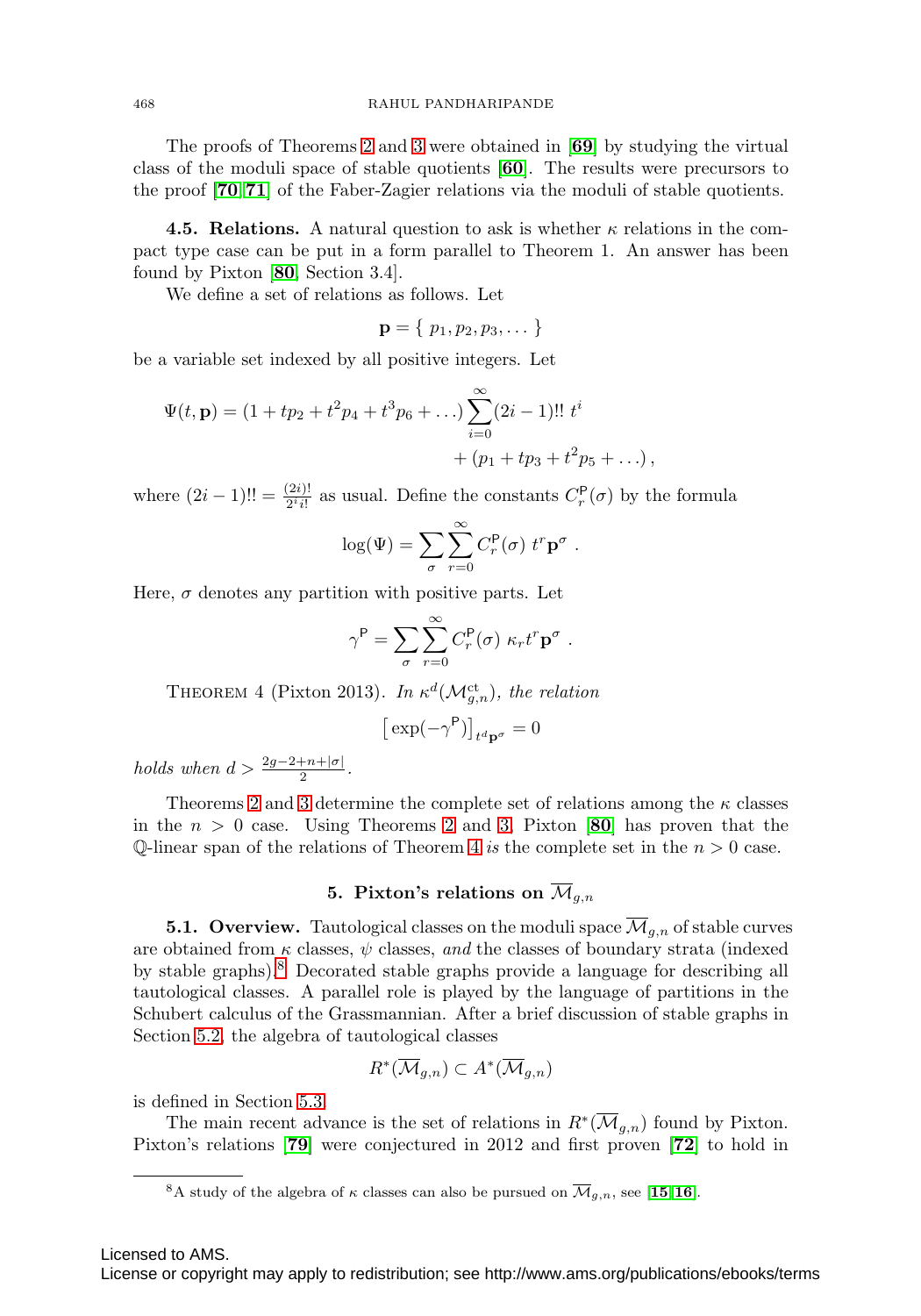$RH^*(\overline{\mathcal{M}}_{q,n})$  in 2013 using Witten's 3-spin class<sup>[9](#page-10-1)</sup> and the Givental-Teleman classification of Cohomological Field Theories [**[86](#page-28-13)**]. Shortly afterwards (also in 2013), Janda [[39](#page-27-11)] found a proof in  $R^*(\overline{\mathcal{M}}_{q,n})$  using a mix of virtual localization [[32](#page-26-2)] and R-matrix techniques for the equivariant stable quotients theory of  $\mathbb{P}^1$ . His argument combined elements of the Chow results of [**[70](#page-28-2)**, **[71](#page-28-3)**] and the CohFT methods of [**[72](#page-28-5)**]. A second proof in Chow via the equivariant Gromov-Witten theory of  $\mathbb{P}^1$ was found by Janda [**[42](#page-27-4)**] in 2015.

Pixton has further conjectured that all relations among tautological classes are obtained from his set. The claim is open and is perhaps the most important question in the subject. Pixton's relations for  $R^*(\overline{\mathcal{M}}_{q,n})$  specialize to the Faber-Zagier relations when restricted to the moduli space  $\mathcal{M}_q$  of nonsingular curves.

<span id="page-10-0"></span>**5.2. Boundary strata.** The boundary strata of the moduli space  $\overline{\mathcal{M}}_{q,n}$  parameterizing complex structures on curves of *fixed topological type* correspond to stable graphs. The idea here is simple, but the notation requires some care.

A *stable graph*  $\Gamma$  consists of the data

$$
\Gamma = (\mathbf{V}, \mathbf{H}, \mathbf{L}, \mathbf{g} : \mathbf{V} \to \mathbb{Z}_{\geq 0}, \ v : \mathbf{H} \to \mathbf{V}, \ \iota : \mathbf{H} \to \mathbf{H})
$$

which satisfies the following properties:

- (i) V is a vertex set with a genus function  $g: V \to \mathbb{Z}_{\geq 0}$ ,
- (ii) H is a half-edge set equipped with a vertex assignment

$$
v: H \to V
$$

and an involution  $\iota : H \to H$ ,

- (iii) E, the edge set, is defined by the 2-cycles of  $\iota$  in H (self-edges at vertices are permitted),
- (iv) L, the set of legs, is defined by the fixed points of  $\iota$  and is endowed with a bijective correspondence with the set of markings

$$
L \leftrightarrow \{1, \ldots, n\},\
$$

- (v) the pair  $(V, E)$  defines a *connected* graph,
- (vi) for each vertex  $v$ , the stability condition holds:

$$
2g(v) - 2 + n(v) > 0,
$$

where  $n(v)$  is the valence of  $\Gamma$  at v including both edges and legs.

An automorphism of  $\Gamma$  consists of automorphisms of the sets V and H which leave invariant the structures g,  $\iota$ , and  $\iota$  (and hence respect E and L). Let Aut(Γ) denote the automorphism group of Γ.

The genus of a stable graph  $\Gamma$  is defined by

$$
g(\Gamma) = \sum_{v \in V} g(v) + h^{1}(\Gamma).
$$

A boundary stratum of the moduli space  $\overline{\mathcal{M}}_{g,n}$  naturally determines a stable graph of genus  $g$  with  $n$  legs by considering the dual graph of a generic pointed curve parameterized by the stratum.

<span id="page-10-1"></span><sup>9</sup>Tautological relations obtained from Witten's r-spin class for higher r are studied in [**[73](#page-28-14)**]. By Janda's result [**[41](#page-27-12)**], the relations of [**[73](#page-28-14)**] are contained in Pixton's set.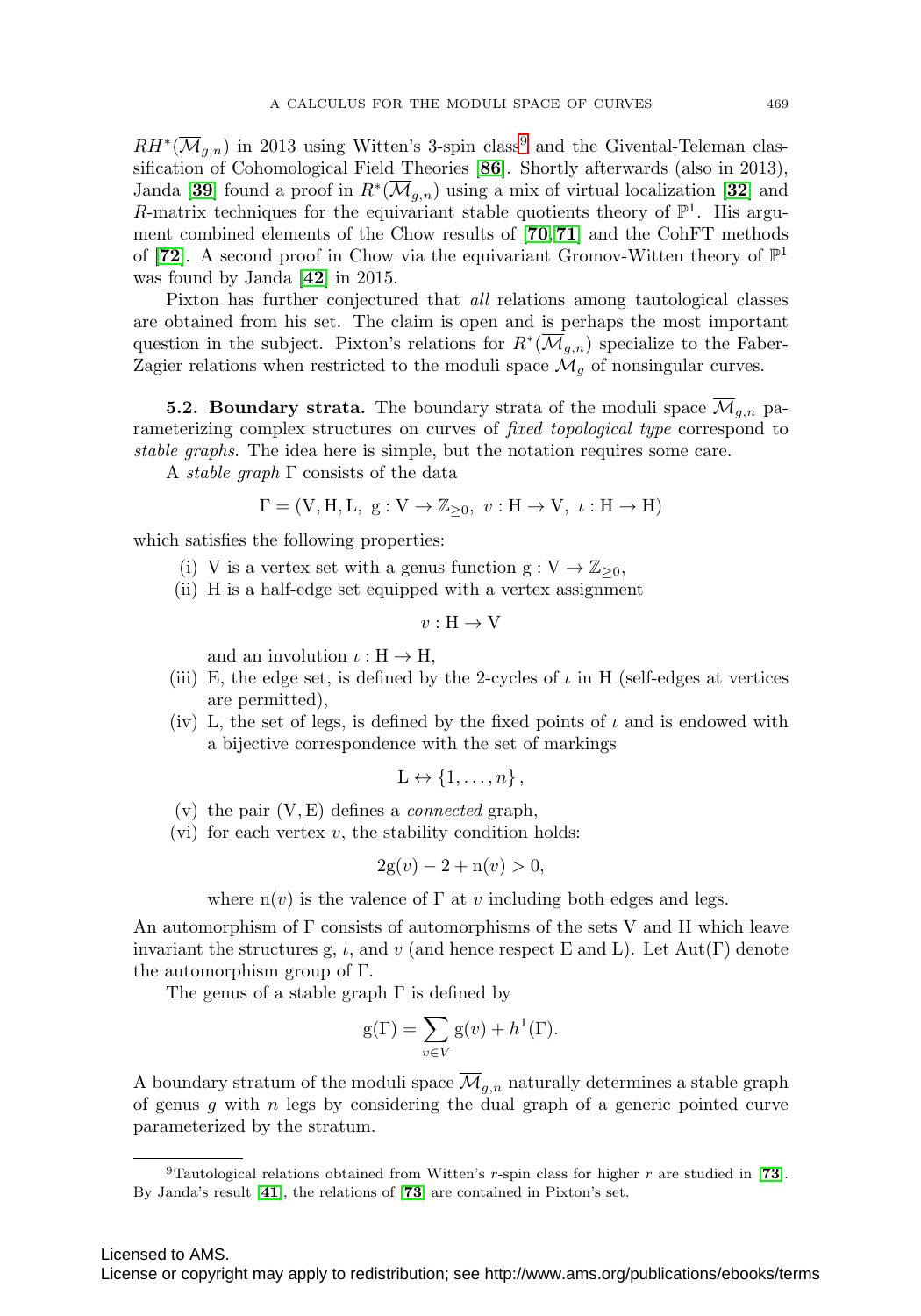To each stable graph  $\Gamma$ , we associate the moduli space

$$
\overline{\mathcal{M}}_\Gamma = \prod_{v \in \mathrm{V}} \overline{\mathcal{M}}_{\mathrm{g}(v),\mathrm{n}(v)}.
$$

Let  $\pi_v$  denote the projection from  $\overline{\mathcal{M}}_{\Gamma}$  to  $\overline{\mathcal{M}}_{g(v),n(v)}$  associated to the vertex v. There is a canonical morphism

$$
\xi_{\Gamma} : \overline{\mathcal{M}}_{\Gamma} \to \overline{\mathcal{M}}_{g,n}
$$

with image<sup>[10](#page-11-0)</sup> equal to the closure of the boundary stratum associated to the graph Γ. To construct  $\xi_{\Gamma}$ , a family of stable pointed curves over  $\overline{\mathcal{M}}_{\Gamma}$  is required. Such a family is easily defined by attaching the pull-backs of the universal families over each of the  $\mathcal{M}_{g(v),n(v)}$  along the sections corresponding to half-edges. Let

$$
[\Gamma] \in A^*(\overline{\mathcal{M}}_{g,n})
$$

denote the push-forward under  $\xi_{\Gamma}$  of the fundamental class of  $\overline{\mathcal{M}}_{\Gamma}$ .

Two examples of boundary strata in  $\overline{\mathcal{M}}_{3,3}$  and their associated stable graphs are given in the following diagram.



Let  $\Phi$  and  $\widehat{\Phi}$  be the stable graphs in the first and second cases in the diagram. The moduli space  $\overline{\mathcal{M}}_{\Phi}$  in the first case is

$$
\overline{\mathcal{M}}_{0,4}\times\overline{\mathcal{M}}_{2,3}
$$

with  $|\text{Aut}(\Phi)| = 2$ . The nontrivial automorphism arises from switching the edges. The moduli space  $\mathcal{M}_{\widehat{\Phi}}$  in the second case is

$$
\overline{\mathcal{M}}_{1,2}\times\overline{\mathcal{M}}_{0,3}\times\overline{\mathcal{M}}_{1,4}
$$

with  $|\text{Aut}(\tilde{\Phi})| = 2$ . The nontrivial automorphism arises from switching the halfedges on the self-edge.

Licensed to AMS.

<span id="page-11-0"></span><sup>&</sup>lt;sup>10</sup>The degree of  $\xi_{\Gamma}$  is  $|Aut(\Gamma)|$ .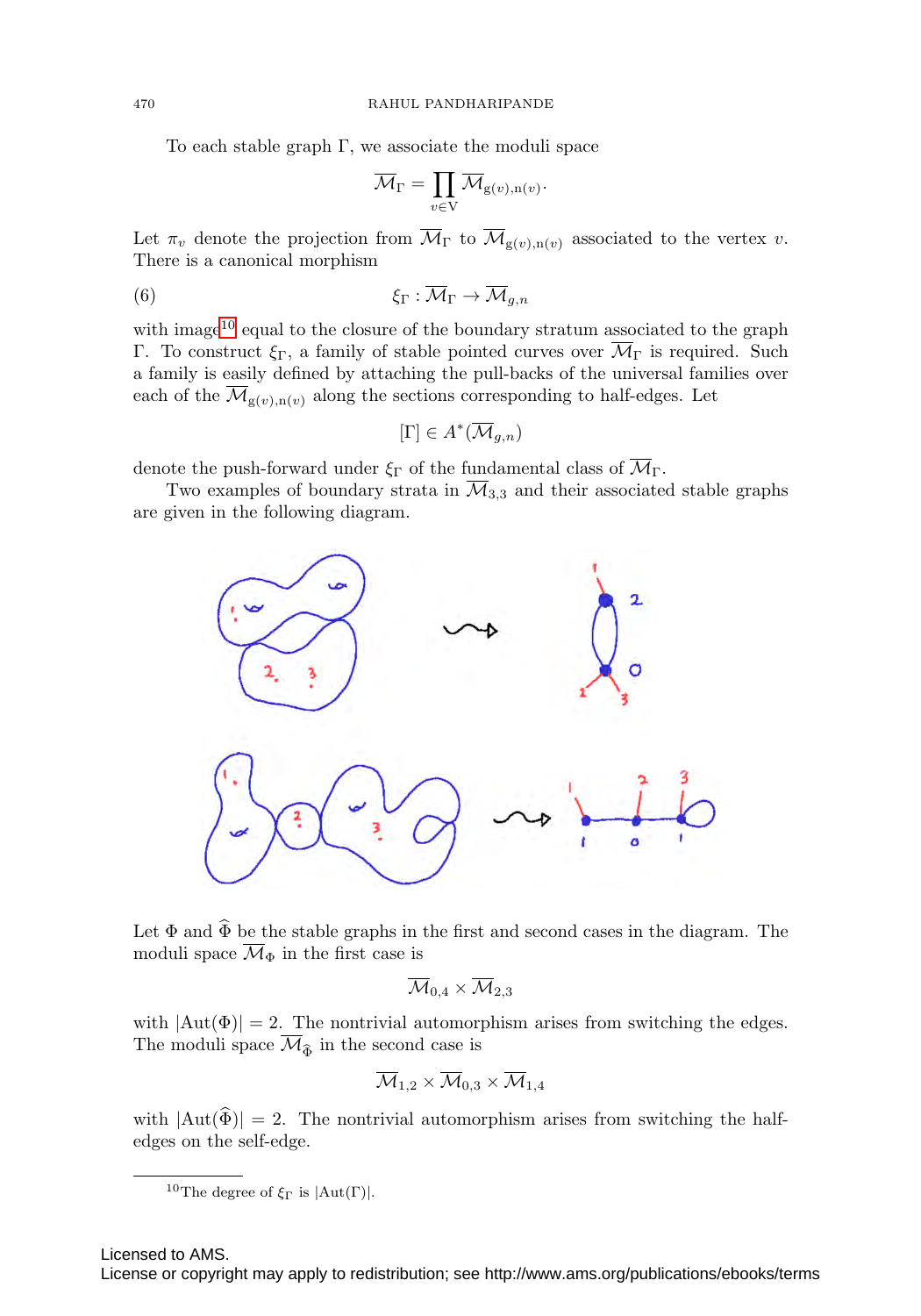<span id="page-12-0"></span>**5.3. Strata algebra.** Let  $\mathcal{S}_{g,n}^*$  be the Q-algebra of  $\kappa$  and  $\psi$  classes supported on the strata of  $\mathcal{M}_{g,n}$ . A Q-basis of  $\mathcal{S}_{g,n}^*$  is given by isomorphism classes of pairs  $[\Gamma, \gamma]$  where  $\Gamma$  is a stable graph corresponding to a stratum of the moduli space,

$$
\overline{\mathcal{M}}_\Gamma \to \overline{\mathcal{M}}_{g,n} \, ,
$$

and  $\gamma$  is a product of  $\kappa$  and  $\psi$  classes on  $\overline{\mathcal{M}}_{\Gamma}$ . The  $\kappa$  classes are associated to the vertices, and the  $\psi$  classes are associated to the half-edges. The only condition imposed is that the degrees of the  $\kappa$  and  $\psi$  classes associated to a vertex  $v \in V(\Gamma)$ together do *not* exceed the dimension  $3g(v) - 3 + n(v)$  of the moduli space at v.

For the graph  $\Phi$  associated to a stratum of  $\overline{\mathcal{M}}_{3,3}$  in the diagram, let  $v_0$  and  $v_2$ denote the vertices of genus 0 and 2 respectively. Let the left edge consist of the two half edges  $h_0 - h_2$  where  $h_0$  is incident to  $v_0$  and  $h_2$  is incident to  $v_2$ . Then,

<span id="page-12-1"></span>(7) 
$$
\left[\Phi, \kappa_1[v_0]\kappa_2[v_2]\psi_{h_2}^2\psi_1\right]
$$

is an example of such a pair. The codimension of the pair [\(7\)](#page-12-1) is

$$
8=2+6,
$$

2 for the nodes of  $\Phi$  and 6 for the  $\kappa$  and  $\psi$  classes.

The strata algebra  $\mathcal{S}_{g,n}^*$  is graded by codimension

$$
\mathcal{S}_{g,n}^* = \bigoplus_{d=0}^{3g-3+n} \mathcal{S}_{g,n}^d
$$

and carries a product for which the natural push-forward map

<span id="page-12-2"></span>
$$
(8) \tS_{g,n}^* \to A^*(\overline{\mathcal{M}}_{g,n})
$$

is a ring homomorphism, see [**[72](#page-28-5)**, Section 0.3] for a detailed discussion.

The image of  $(8)$  is, by definition, the *tautological ring*<sup>[11](#page-12-3)</sup>

$$
R^*(\overline{\mathcal{M}}_{g,n}) \subset A^*(\overline{\mathcal{M}}_{g,n}) \ .
$$

Hence, we have a quotient

$$
\mathcal{S}_{g,n}^*\stackrel{q}{\longrightarrow} R^*(\overline{\mathcal{M}}_{g,n})\longrightarrow 0\ .
$$

The ideal of *tautological relations* is the kernel of q.

In the strata algebra, the basis elements  $[\Gamma, \gamma]$  are treated formally. In the case  $(g, n) = (0, 4)$ , we have

$$
\dim_\mathbb{Q} \mathcal{S}_{0,4}^0 = 1\,, \quad \dim_\mathbb{Q} \mathcal{S}_{0,4}^1 = 8\,.
$$

Let  $\Gamma_{\bullet}$  be the unique graph of genus 0 with 4 markings and a single vertex v. Then

$$
[\Gamma_{\bullet},1]\in\mathcal{S}_{0,4}^0
$$

is a basis. In codimension 1, the 5 possibilities for  $\gamma$  on  $\Gamma_{\bullet}$  yield the pairs

$$
[\Gamma_{\bullet}, \kappa_1[v]] , [\Gamma_{\bullet}, \psi_1], [\Gamma_{\bullet}, \psi_2], [\Gamma_{\bullet}, \psi_3], [\Gamma_{\bullet}, \psi_4] \in \mathcal{S}^1_{0,4}.
$$

In addition, there are 3 pairs

$$
[\Gamma_{1,2|3,4},1]\,,\ [\Gamma_{1,3|2,4},1]\,,\ [\Gamma_{1,4|2,3},1]\,\in\mathcal{S}^1_{0,4}
$$

<span id="page-12-3"></span><sup>11</sup>Our definition here follows the Appendix of [**[33](#page-26-9)**]. See [**[22](#page-26-10)**, Section 1] for a more intrinsic approach.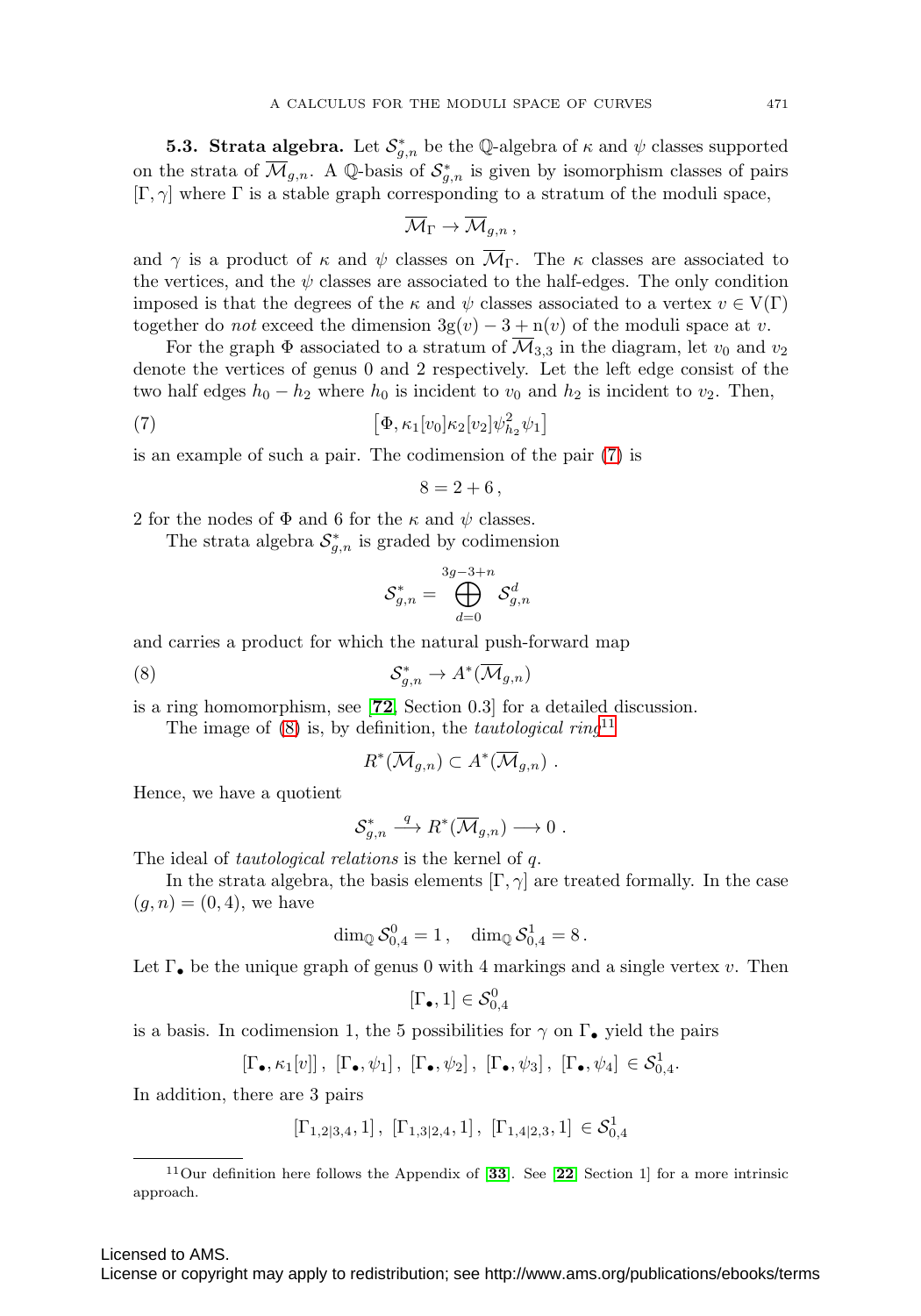where the underlying graphs have 2 vertices (and correspond to the usual boundary strata). The kernel

$$
\mathcal{S}_{0,4}^1 \stackrel{q}{\longrightarrow} R^1(\overline{\mathcal{M}}_{0,4})
$$

is 7 dimensional and contains the basic linear equivalence of the three boundary divisors of

$$
\overline{\mathcal{M}}_{0,4}\cong \mathbb{P}^1\,,
$$

see [[47](#page-27-13),[52](#page-27-14)] for a study of  $R^*(\overline{\mathcal{M}}_{0,n})$ .

The first geometrically interesting relation<sup>[12](#page-13-0)</sup> was found in genus 1 by Getzler [**[28](#page-26-11)**] in 1996. Soon after, several low genus relations were determined. Below is a tautological relation<sup>[13](#page-13-1)</sup> in codimension 2 on  $\overline{\mathcal{M}}_{2,3}$  found in [[6](#page-25-6)] in 1998.

$$
-2\left[\frac{1}{2} + \frac{1}{2}\right] + 2\left[\frac{1}{2}\right] + 3\left[\frac{1}{2}\right] - 3\left[\frac{1}{2}\right] + \frac{1}{2}\left[\frac{1}{2}\right] - \frac{1}{5}\left[\frac{1}{2}\right] - \frac{1}{5}\left[\frac{1}{2}\right] - \frac{1}{5}\left[\frac{1}{2}\right] - \frac{1}{5}\left[\frac{1}{2}\right] - \frac{1}{5}\left[\frac{1}{2}\right] - \frac{1}{5}\left[\frac{1}{2}\right] - \frac{1}{5}\left[\frac{1}{2}\right] + \frac{1}{5}\left[\frac{1}{2}\right] + \frac{1}{5}\left[\frac{1}{2}\right] - \frac{1}{20}\left[\frac{1}{2}\right] - \frac{1}{20}\left[\frac{1}{2}\right] + \frac{1}{20}\left[\frac{1}{2}\right] - \frac{1}{20}\left[\frac{1}{2}\right] - \frac{1}{20}\left[\frac{1}{2}\right] - \frac{1}{10}\left[\frac{1}{2}\right] - \frac{1}{10}\left[\frac{1}{2}\right] - \frac{1}{10}\left[\frac{1}{2}\right] - \frac{1}{10}\left[\frac{1}{2}\right] - \frac{1}{10}\left[\frac{1}{2}\right] - \frac{1}{10}\left[\frac{1}{2}\right] - \frac{1}{10}\left[\frac{1}{2}\right] - \frac{1}{10}\left[\frac{1}{2}\right] - \frac{1}{10}\left[\frac{1}{2}\right] - \frac{1}{10}\left[\frac{1}{2}\right] - \frac{1}{10}\left[\frac{1}{2}\right] - \frac{1}{10}\left[\frac{1}{2}\right] - \frac{1}{10}\left[\frac{1}{2}\right] - \frac{1}{10}\left[\frac{1}{2}\right] - \frac{1}{10}\left[\frac{1}{2}\right] - \frac{1}{10}\left[\frac{1}{2}\right] - \frac{1}{10}\left[\frac{1}{2}\right] - \frac{1}{10}\left[\frac{1}{2}\right] - \frac{1}{10}\left[\frac{1}{2}\right] - \frac{1}{10}\left[\frac{1}{2}\right] - \frac{1}{10}\left[\frac{1}{2}\right] - \frac{1}{10}\left[\frac{1}{2}\right] - \frac
$$

Pixton's set puts order to the chaos of strata classes and coefficients which appear in the above relation (and in all the other relations<sup>[14](#page-13-2)</sup> found in the period after Getzler's discovery).

**5.4. Vertex, leg, and edge factors.** Pixton's relations are determined by a set

$$
\mathcal{P} = \{\mathcal{R}^d_{g,A}\}
$$

of elements  $\mathcal{R}_{g,A}^d \in \mathcal{S}_{g,n}^d$  associated to the data

- $g, n \in \mathbb{Z}_{\geq 0}$  in the stable range  $2g 2 + n > 0$ ,
- $A = (a_1, \ldots, a_n), a_i \in \{0, 1\},\$
- $d \in \mathbb{Z}_{\geq 0}$  satisfying  $d > \frac{g-1+\sum_{i=1}^{n} a_i}{3}$ .

The elements  $\mathcal{R}_{g,A}^d$  are expressed as sums over stable graphs of genus g with n legs. Before writing the formula for  $\mathcal{R}_{g,A}^d$ , a few definitions are required.

<span id="page-13-1"></span><span id="page-13-0"></span><sup>12</sup>A proof of Getzler's relation in Chow was given later in [**[67](#page-28-15)**].

<sup>&</sup>lt;sup>13</sup>The strata classes in the genus 2 relation of the diagram have been represented by their topological type instead of their associated dual graph. The genera of the components are underlined. The red marked points are unlabeled. Each picture represents the sum of the 6 possible labelings of the markings. The diagram (taken from [**[6](#page-25-6)**]) was typeset by P. Belorousski.

<span id="page-13-2"></span><sup>14</sup>For example, see [**[30](#page-26-12)**,**[48](#page-27-15)**,**[49](#page-27-16)**] for further relations in genus 2 and 3.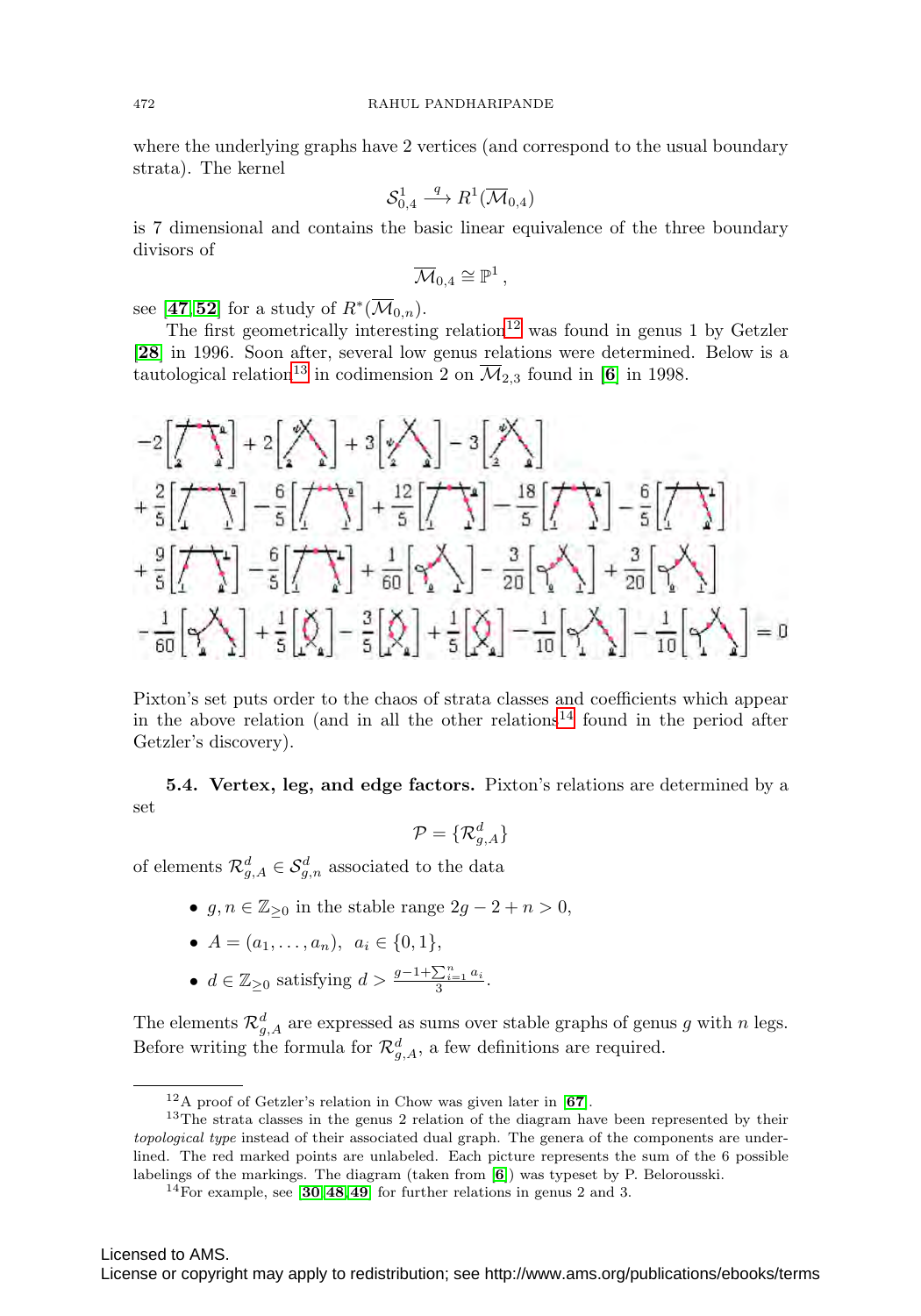**Definitions of**  $H_0$  **and**  $H_1$ **. The hypergeometric series A and B of Section [3.4](#page-5-1)** enter Pixton's relations in following form:

$$
\mathsf{H}_0(T) = \mathsf{A}(-T) = \sum_{i=0}^{\infty} \frac{(6i)!}{(2i)!(3i)!} (-T)^i = 1 - 60T + 27720T^2 - \cdots,
$$
  

$$
\mathsf{H}_1(T) = -\mathsf{B}(-T) = -\sum_{i=0}^{\infty} \frac{(6i)!}{(2i)!(3i)!} \frac{6i+1}{6i-1} (-T)^i = 1 + 84T - 32760T^2 + \cdots.
$$

**Definition of**  $\kappa(f)$ . Let  $f(T)$  be a power series with vanishing constant and linear terms,

 $f(T) \in T^2 \mathbb{Q}[[T]]$ .

For each  $\overline{\mathcal{M}}_{q,n}$ , we define

<span id="page-14-0"></span>(9) 
$$
\kappa(f) = \sum_{m\geq 0} \frac{1}{m!} p_{m*} \left( f(\psi_{n+1}) \cdots f(\psi_{n+m}) \right) \in A^*(\overline{\mathcal{M}}_{g,n}),
$$

where  $p_m$  is the forgetful map

$$
p_m: \overline{\mathcal{M}}_{g,n+m} \to \overline{\mathcal{M}}_{g,n}.
$$

By the vanishing in degrees  $0$  and  $1$  of  $f$ , the sum  $(9)$  is finite.

**Definitions of**  $\mathsf{G}_{g,n}$  **and**  $\zeta_v$ **. Let**  $\mathsf{G}_{g,n}$  **be the (finite) set of stable graphs of genus** g with n legs (up to isomorphism). Let  $\Gamma \in \mathsf{G}_{g,n}$ . For each vertex  $v \in \mathsf{V}$ , we introduce an auxiliary variable  $\zeta_v$  and impose the conditions

$$
\zeta_v \zeta_{v'} = \zeta_{v'} \zeta_v , \quad \zeta_v^2 = 1 .
$$

The variables  $\zeta_v$  will be responsible for keeping track of a local parity condition at each vertex.

The formula for  $\mathcal{R}_{g,A}^d$  is a sum over  $\mathsf{G}_{g,n}$ . The summand corresponding to  $\Gamma \in \mathsf{G}_{g,n}$  is a product of vertex, leg, and edge factors:

- For  $v \in V$ , let  $\kappa_v = \kappa (T TH_0(\zeta_v T))$ .
- For  $l \in L$ , let  $H_l = \zeta_{v(l)}^{a_l} H_{a_l}(\zeta_{v(l)} \psi_l)$ , where  $v(l) \in V$  is the vertex to which the leg is assigned.
- For  $e \in E$ , let

$$
\Delta_e = \frac{\zeta' + \zeta'' - H_0(\zeta'\psi')\zeta''H_1(\zeta''\psi'') - \zeta'H_1(\zeta'\psi')H_0(\zeta''\psi'')}{\psi' + \psi''}
$$
  
=  $(60\zeta'\zeta'' - 84) + [32760(\zeta'\psi' + \zeta''\psi'') - 27720(\zeta'\psi'' + \zeta''\psi')] + \cdots,$ 

where  $\zeta', \zeta''$  are the  $\zeta$ -variables assigned to the vertices adjacent to the edge e and  $\psi', \psi''$  are the  $\psi$ -classes corresponding to the half-edges.

The numerator of  $\Delta_e$  is divisible by the denominator due to the identity<sup>[15](#page-14-1)</sup>

$$
H_0(T)H_1(-T) + H_0(-T)H_1(T) = 2.
$$

Certainly,  $\Delta_e$  is symmetric in the half-edges.

Licensed to AMS.

<span id="page-14-1"></span><sup>&</sup>lt;sup>15</sup>The identity is equivalent to  $(3)$ .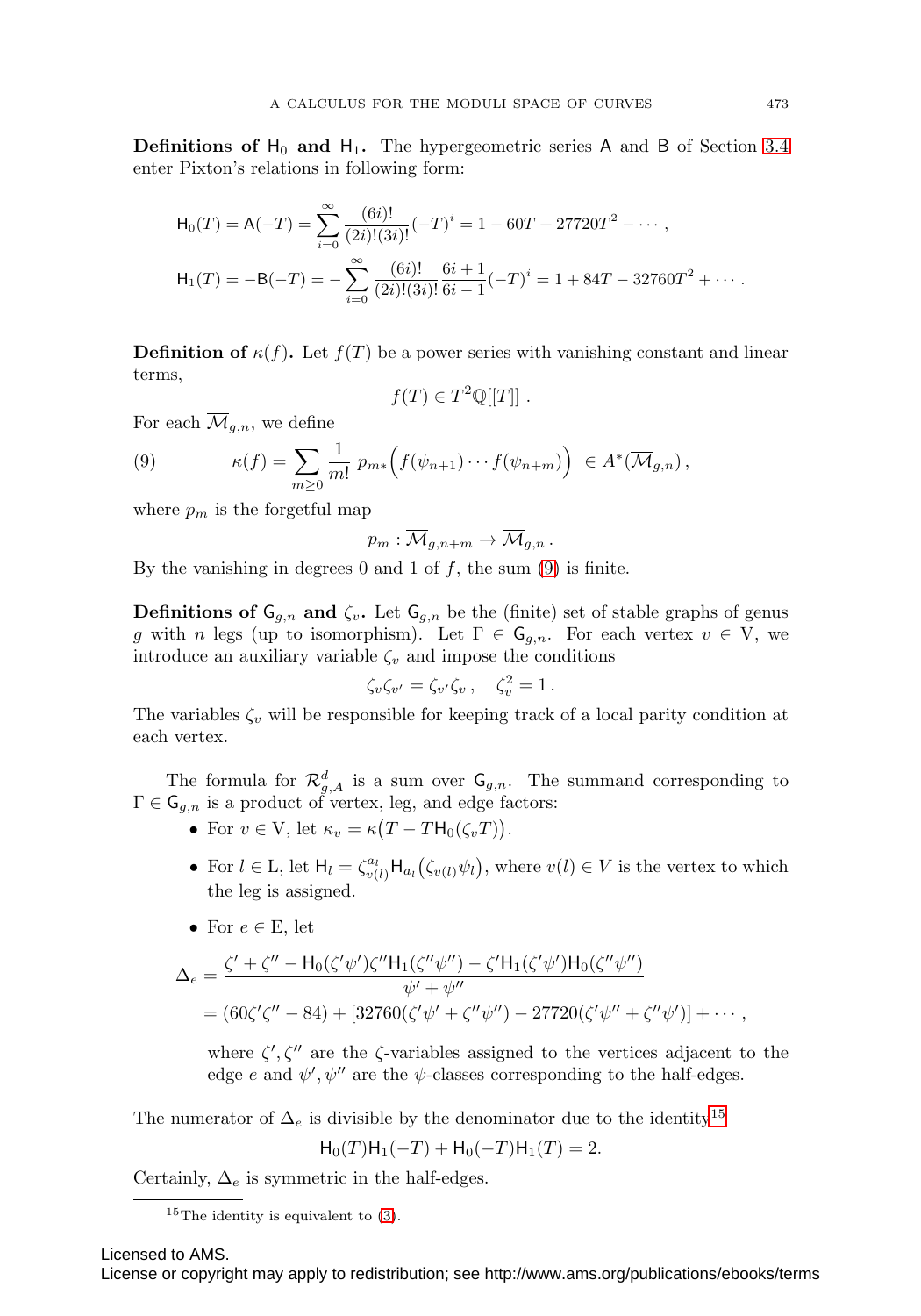# **5.5. Pixton's relations**  $P$ . Let  $A = (a_1, \ldots, a_n) \in \{0, 1\}^n$ . Let  $\mathcal{R}^d_{g,A} \in \mathcal{S}^d_{g,n}$

be the degree d component of the strata algebra class

$$
\sum_{\Gamma \in \mathsf{G}_{g,n}} \frac{1}{|\mathrm{Aut}(\Gamma)|} \frac{1}{2^{h^1(\Gamma)}} \left[ \Gamma, \left[ \prod \kappa_v \prod \mathsf{H}_l \prod \Delta_e \right]_{\prod_v \zeta_v^{\mathrm{g}(v)-1}} \right] \in \mathcal{S}_{g,n}^*,
$$

where the products are taken over all vertices, all legs, and all edges of the graph Γ. The subscript  $\prod_v \zeta_v^{\mathsf{g}(v)-1}$  indicates the coefficient of the monomial  $\prod_v \zeta_v^{\mathsf{g}(v)-1}$  after the product inside the brackets is expanded. In fact,

$$
\mathcal{R}^d_{g,A}=0\in\mathcal{S}^d_{g,n}
$$

unless the parity constraint

$$
g \equiv d + 1 + \sum_{i=1}^{n} a_i \mod 2
$$

holds.

We denote by  $P$  the set of classes  $\mathcal{R}^d_{g,A}$  where

$$
d > \frac{g - 1 + \sum_{i=1}^{n} a_i}{3}.
$$

By the following result, Pixton's set  $P$  consists of tautological relations.

<span id="page-15-0"></span>THEOREM 5 (Janda 2013). Every element  $\mathcal{R}_{g,A}^d \in \mathcal{P}$  lies in the kernel of the homomorphism

$$
q: \mathcal{S}_{g,n}^* \to A^*(\overline{\mathcal{M}}_{g,n})\,.
$$

# <span id="page-15-1"></span>**5.6. Pixton's relations**  $\overline{P}$ **.** The set P is extended to a larger set

 $\mathcal{D} \subset \overline{\mathcal{D}}$ 

of tautological relations by the following construction.

The first step is to define a tautological relation  $\mathcal{R}^d_{g,A,\sigma} \in \mathcal{S}^d_{g,n}$  associated to the data

- $g, n \in \mathbb{Z}_{\geq 0}$  in the stable range  $2g 2 + n > 0$ ,
- $A = (a_1, \ldots, a_n), a_i \in \mathbb{Z}_{\geq 0}, a_i \equiv 0 \text{ or } 1 \mod 3,$
- $\sigma$  is a partition of size  $|\sigma|$  with parts  $\sigma_i \equiv 0$  or 1 mod 3,
- $d \in \mathbb{Z}_{\geq 0}$  satisfying  $d > \frac{g-1+\sum_{i=1}^n a_i+|\sigma|}{3}$ .

Let  $B = (b_1, \ldots, b_n, b_{n+1}, \ldots, b_{n+\ell})$  be the unique vector satisfying

$$
b_j \in \{0, 1\} \text{ and } \begin{cases} b_j \equiv a_j \mod 3 & 1 \le j \le n, \\ b_j \equiv \sigma_{j-n} \mod 3 & n+1 \le j \le n+\ell, \end{cases}
$$

where  $\ell$  is the length of  $\sigma$ . Let

$$
\widehat{d} = d - \sum_{j=1}^{n} \frac{a_j - b_j}{3} - \sum_{j=n+1}^{n+\ell} \frac{\sigma_{j-n} - b_j}{3} > \frac{g - 1 + \sum_{j=1}^{n+\ell} b_j}{3}.
$$

Licensed to AMS.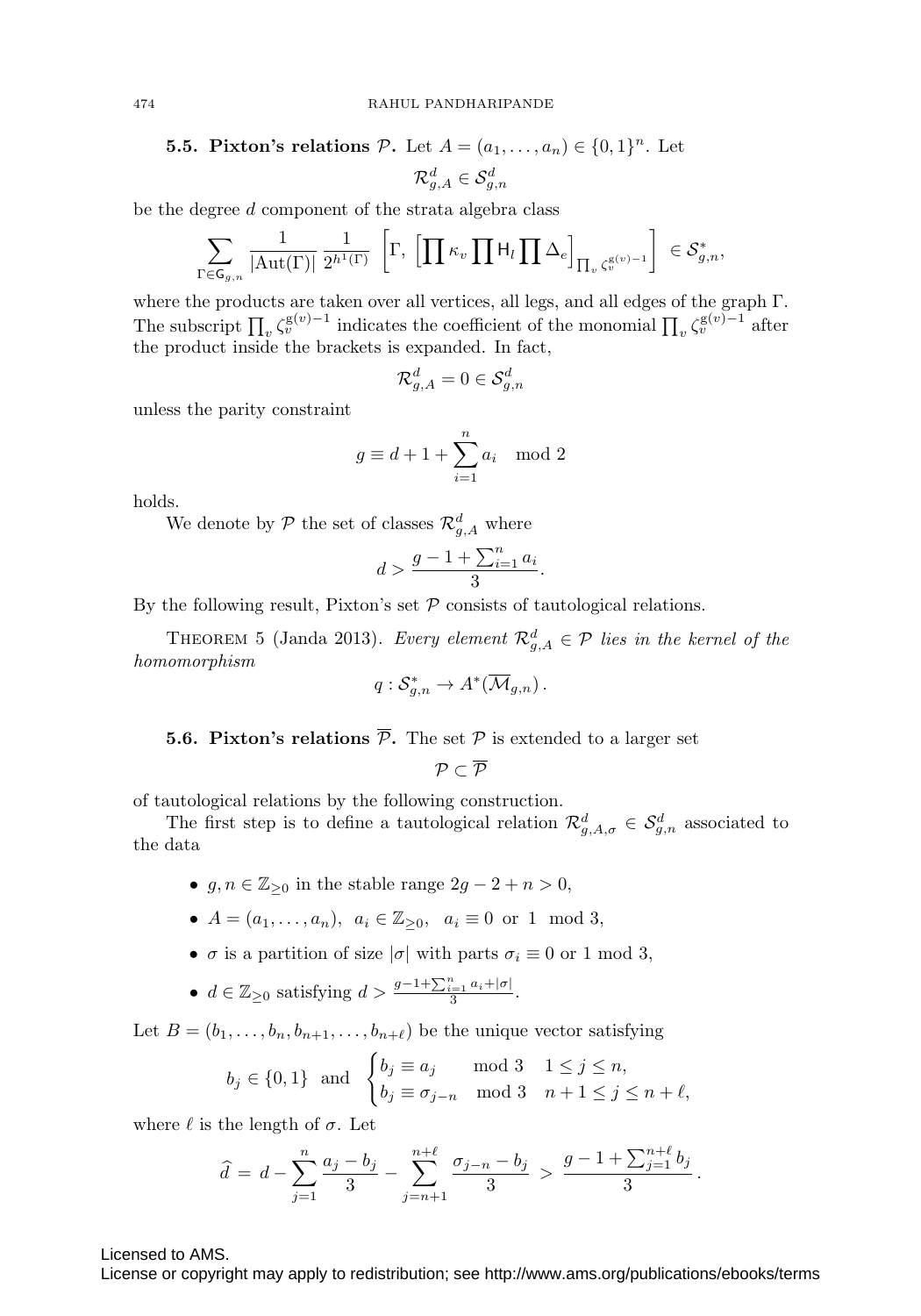Pixton's definition<sup>[16](#page-16-0)</sup> of  $\mathcal{R}^d_{g,A,\sigma} \in \mathcal{S}^d_{g,n}$  is

$$
\mathcal{R}_{g,A,\sigma} = p_{\ell*} \left( \mathcal{R}_{g,B}^{\widehat{d}} \cdot \prod_{j=1}^n \psi_j^{\frac{a_j-b_j}{3}} \prod_{j=n+1}^{n+\ell} \psi_j^{1+\frac{\sigma_{j-n}-b_j}{3}} \right),
$$

where  $\mathcal{R}_{g,B}^d \in \mathcal{S}_{g,n+\ell}^d$  is in the set  $\mathcal P$  and  $p_{\ell *}$  is push-forward by the map forgetting the last  $\ell$  markings,

$$
p_{\ell *} : S_{g,n+\ell}^* \to S_{g,n}^* \, .
$$

By Theorem [5,](#page-15-0)  $\mathcal{R}_{g,B}^d$  is a tautological relation. Therefore,  $\mathcal{R}_{g,A,\sigma}^d$  is also a tautological relation.

When  $A = \emptyset$ , the relations  $\mathcal{R}^d_{g,\sigma} \in \mathcal{S}^d_{g,0}$  yield, after restriction to

$$
\mathcal{M}_g \subset \overline{\mathcal{M}}_g,
$$

the Faber-Zagier relations of Theorem [1.](#page-3-0)[17](#page-16-1)

Pixton's set  $\overline{P}$  is obtained by taking the closure of the extended set of classes

<span id="page-16-2"></span>(10) 
$$
\left\{ \mathcal{R}_{g,A,\sigma}^{d} \in \mathcal{S}_{g,n}^{d} \middle| d > \frac{g-1+\sum_{i=1}^{n} a_i + |\sigma|}{3} \right\}
$$

under push-forward by all boundary maps: add to the set  $(10)$  all classes in  $\mathcal{S}_{g,n}^*$ which are obtained from a stable graph

$$
\Gamma\in\mathsf{G}_{g,n}
$$

with a class  $\mathcal{R}_{g(v),A(v),\sigma(v)}^{d(v)}$  placed on a single vertex  $v \in V(\Gamma)$  and any product of tautological classes placed on the other vertices of Γ. By Theorem [5,](#page-15-0) every class in P determines a tautological relation.

The subset  $\overline{P}$  lying in a fixed  $\mathcal{S}_{g,n}^d$  is effectively computable. By the dimension restriction

$$
d > \frac{g-1+\sum_{i=1}^n a_i+|\sigma|}{3},
$$

only finitely many  $\mathcal{R}^d_{g,A,\sigma}$  lie in  $\overline{\mathcal{P}}$ . The closure process by boundary push-forward is again *finite* because of the dimension restriction. Hence, the Q-linear span of  $\overline{\mathcal{P}}$ in  $\mathcal{S}_{g,n}^d$  is generated by a finite list of explicit classes.

Why stop at  $\overline{\mathcal{P}}$ ? Why not consider the closure with respect to further pushforwards and pull-backs via the standard boundary and forgetful maps? Pixton [**[79](#page-28-4)**, [80](#page-28-12)] has proven the set  $\overline{P}$  is *closed* under all these further operations.<sup>[18](#page-16-3)</sup>

**Q6.** Do Pixton's relations  $\overline{P}$  span the ideal of relations among the tautological classes in  $R^*(\overline{\mathcal{M}}_{q,n})$  for all g and  $n$ ?

$$
g\equiv d+|\sigma|+1+\sum_{i=1}^n a_i\mod 2
$$

holds.

<span id="page-16-3"></span><sup>18</sup>From Pixton's results, the most efficient definition of the Q-linear span of  $\overline{P}$  is as the smallest set of ideals

$$
\{\, \mathcal{I}_{g,n} \subset \mathcal{S}_{g,n}^* \,\}
$$

which contains  $P$  and is closed under the natural boundary and forgetful operations.

<sup>16</sup>Our conventions here differ from [**[79](#page-28-4)**] by a global sign.

<span id="page-16-1"></span><span id="page-16-0"></span><sup>&</sup>lt;sup>17</sup>The relation  $\mathcal{R}^d_{g,\sigma,A}$  is trivial unless the parity condition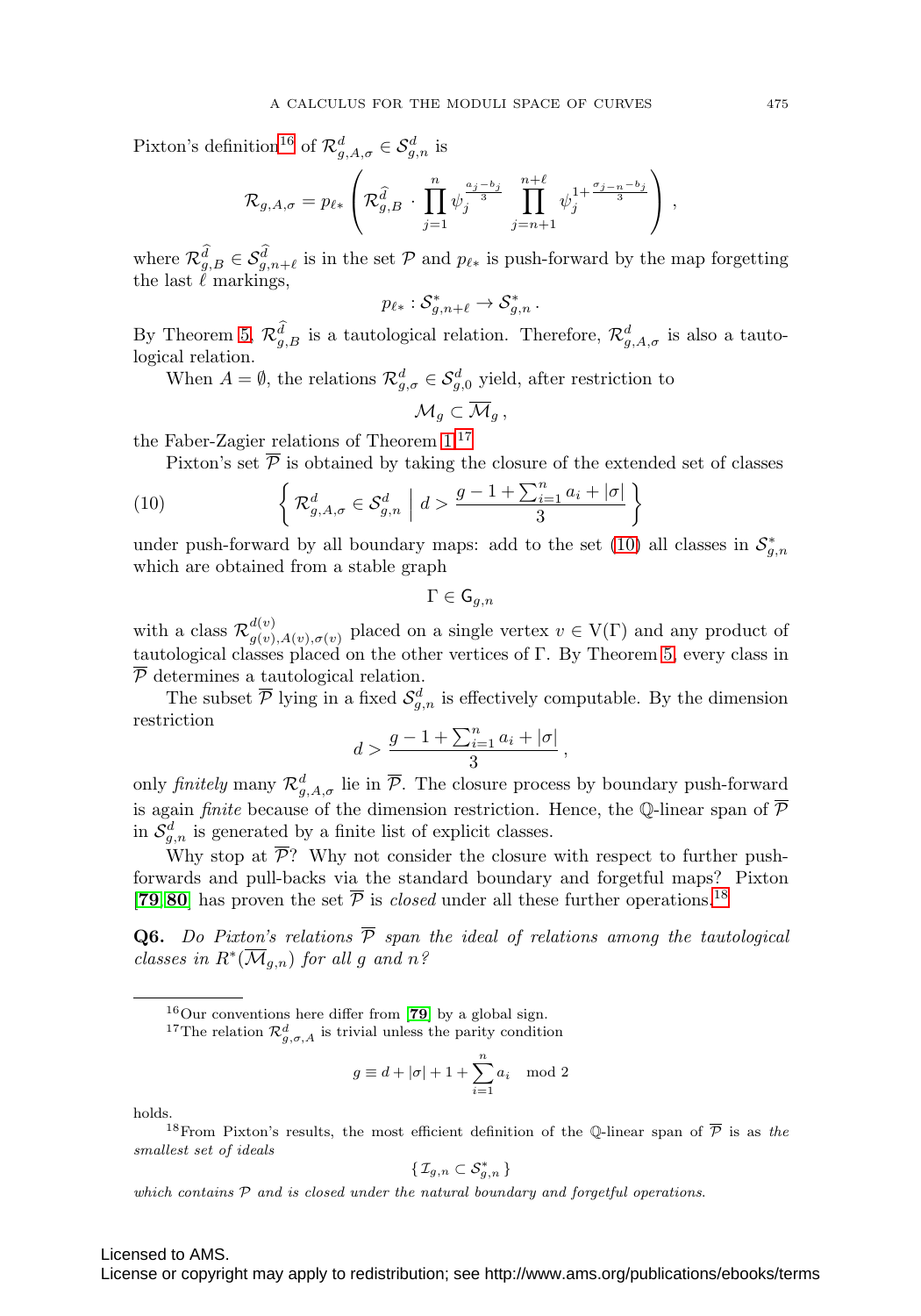**5.7. Pixton's conjecture.** Pixton has conjectured an affirmative answer to question **Q6**. The evidence for Pixton's conjecture is (at least) the following:

(i) All the previously found relations occur in  $\overline{P}$ . The theory in genus 0 is straightforward (and explained in [**[72](#page-28-5)**, Section 3.6]). Modulo simpler relations, Getzler's genus 1 relation is

$$
\mathcal{R}_{1,(1,1,1,1)}^2 \in \mathcal{S}_{1,4}^2 \, .
$$

Pixton's conjecture is true<sup>[19](#page-17-1)</sup> for  $q \in \{0, 1\}$  and all n. The genus 2 relation displayed in Section [5.3](#page-12-0) is

$$
\mathcal{R}_{2,(1,1,1)}^2\in\mathcal{S}_{2,3}^2
$$

modulo simpler relations.

- (ii) Computer calculations of Pixton's relations for low  $(g, n)$  often yield Gorenstein rings (forbidding further relations). However, just as in the Faber-Zagier case, Pixton's relations do *not* always yield Gorenstein rings.
- (iii) Janda [**[41](#page-27-12)**] has proven that a wide class of semisimple Cohomological Field Theories (including higher projective spaces and r-spin curves) will not yield relations outside of  $\overline{P}$ .

Question **Q6** has not been investigated as extensively as question **Q2** for the Faber-Zagier relations since the moduli spaces of stable curves are computationally more difficult to handle. However, the failure to find additional  $\kappa$  relations in  $R^*(\mathcal{M}_q)$ may also be viewed as supporting **Q6** by the restriction property.

Pixton's proposal provides an effective calculus of tautological classes on the moduli spaces  $\overline{\mathcal{M}}_{g,n}$  of stable curves. With an affirmative answer to **Q6**, Pixton's calculus provides a *complete* answer. Perhaps a reformulation of the set  $\overline{P}$  in a more directly algebraic setting will eventually be found. How the subject will develop depends very much on the answer to **Q6**.

<span id="page-17-0"></span>Even a few years ago, a calculus for the moduli space of curves seemed far out of reach. Pixton's proposal has led to a striking change of outlook.

### **5.8. Nonsingular and compact type curves.** The moduli spaces

<span id="page-17-3"></span>(11) 
$$
\mathcal{M}_{g,n}, \mathcal{M}_{g,n}^{\mathsf{rt}}, \mathcal{M}_{g,n}^{\mathsf{ct}} \subset \overline{\mathcal{M}}_{g,n}
$$

are all open subsets. The algebras of tautological classes<sup>[20](#page-17-2)</sup>

$$
R^*(\mathcal{M}_{g,n}) \subset A^*(\mathcal{M}_{g,n}), \ R^*(\mathcal{M}_{g,n}^{\mathsf{rt}}) \subset A^*(\mathcal{M}_{g,n}^{\mathsf{rt}}), \ R^*(\mathcal{M}_{g,n}^{\mathsf{ct}}) \subset A^*(\mathcal{M}_{g,n}^{\mathsf{ct}})
$$

are defined in each case as the image of the respective restriction of

$$
R^*(\overline{\mathcal{M}}_{g,n}) \subset A^*(\overline{\mathcal{M}}_{g,n}).
$$

A basic question here concerns the extension of tautological relations over the boundary.

**Q7.** Does every tautological relation in  $R^*(\mathcal{M}_{g,n})$ ,  $R^*(\mathcal{M}_{g,n}^{\mathsf{rt}})$ , and  $R^*(\mathcal{M}_{g,n}^{\mathsf{ct}})$  arise from the restriction of a tautological relation in  $R^*(\overline{\mathcal{M}}_{q,n})$ ?

$$
R^*(\overline{\mathcal{M}}_{0,n}) \cong H^*(\overline{\mathcal{M}}_{0,n})
$$

and is proven in  $q = 1$  in [[75](#page-28-16)].

<span id="page-17-2"></span><sup>20</sup>See [**[9](#page-25-7)**,**[10](#page-25-8)**,**[37](#page-26-13)**,**[44](#page-27-17)**,**[84](#page-28-17)**,**[85](#page-28-18)**] for various directions in the study of these tautological rings.

Licensed to AMS.

<span id="page-17-1"></span><sup>&</sup>lt;sup>19</sup>The proof uses the Gorenstein property of the tautological rings  $R^*(\overline{\mathcal{M}}_{0,n})$  and  $R^*(\overline{\mathcal{M}}_{1,n})$ . The Gorenstein property is clear in  $q = 0$  since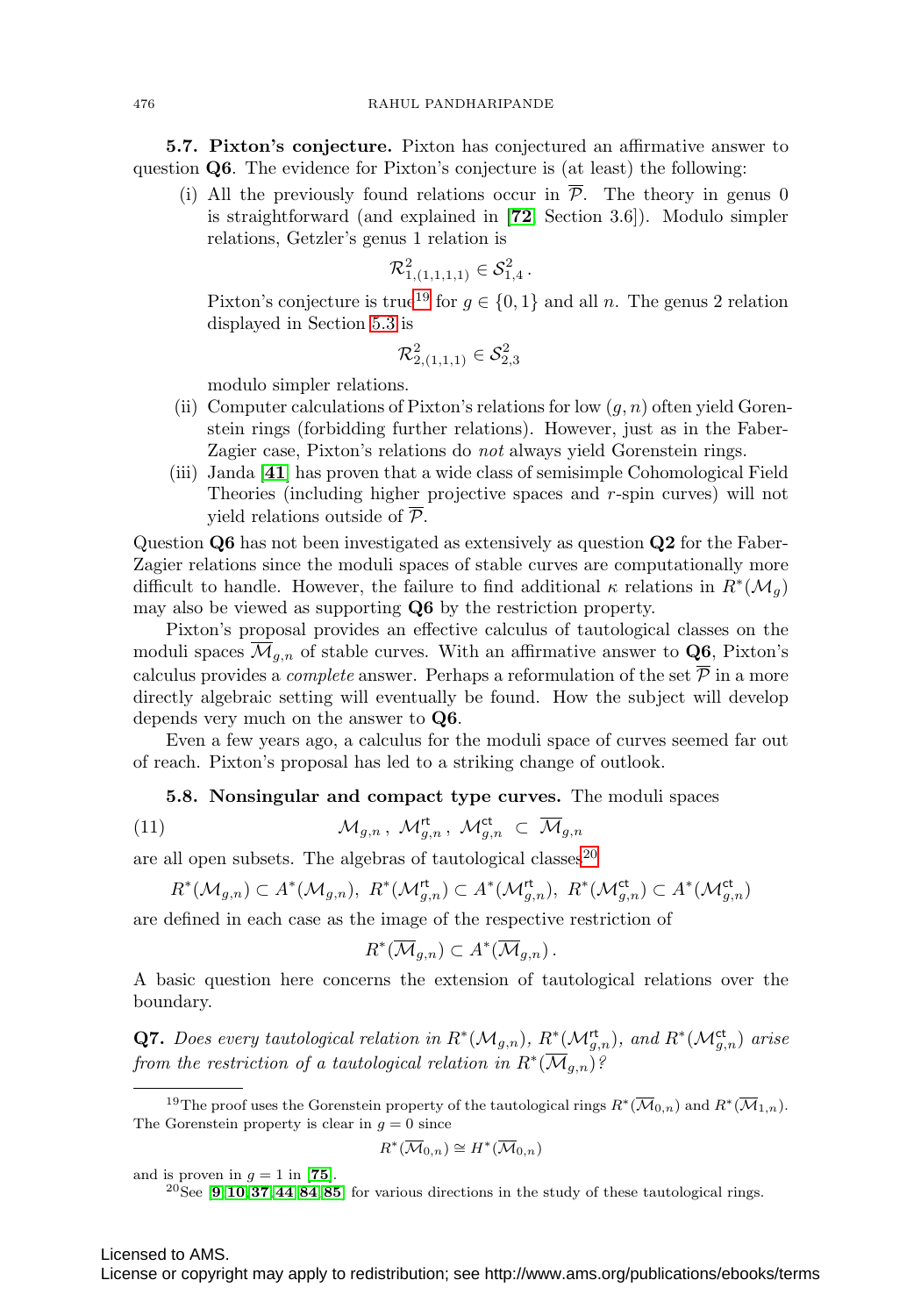If the answers to **Q6** and **Q7** are both affirmative, then the Pixton calculus determines the tautological rings in all the nonsingular and compact type cases  $(11).$  $(11).$ 

The  $n^{th}$  fiber product  $\mathcal{C}_g^n$  of the universal curve

$$
\pi:\mathcal{C}_g\rightarrow \mathcal{M}_g
$$

is not an open set of  $\overline{\mathcal{M}}_{g,n}$ . However, there is a proper surjection

$$
{\mathcal{M}}_{g,n}^{\mathsf{rt}} \stackrel{\epsilon}{\longrightarrow} \mathcal{C}_g^n \ .
$$

The tautological ring  $R^*(\mathcal{C}_g^n)$  is defined<sup>[21](#page-18-0)</sup> as the image of  $R^*(\mathcal{M}_{g,n}^{\mathsf{rt}})$  under  $\epsilon_*$ . If the answers to **Q6** and **Q7** are both affirmative, then Pixton's calculus also determines  $R^*(\mathcal{C}_g^n).$ 

#### **5.9. Further directions.**

5.9.1. Symmetries. The symmetric group  $\Sigma_n$  acts naturally on  $\overline{\mathcal{M}}_{g,n}$  by permuting the n markings. Since both  $\mathcal{S}_{g,n}^*$  and  $R^*(\overline{\mathcal{M}}_{g,n})$  carry induced  $\Sigma_n$ -representations and

$$
q: \mathcal{S}_{g,n}^* \to R^*(\overline{\mathcal{M}}_{g,n})
$$

is a morphism of  $\Sigma_n$ -representations, the ideal of tautological relations also carries an induced  $\Sigma_n$ -representation.

Pixton's relations interact in interesting ways with the  $\Sigma_n$ -action. For  $g > 0$ , Pixton proves [[79](#page-28-4), Proposition 2] that the *new* relations<sup>[22](#page-18-1)</sup> in  $\overline{\mathcal{P}}_{g,n}^d$  are generated by  $\Sigma_n$ -invariant tautological relations. For example, both Getzler's relation and the genus 2 relation displayed in Section [5.3](#page-12-0) are new and invariant.

The symmetric group acts on the entire cohomology  $H^*(\overline{\mathcal{M}}_{g,n})$ . For  $g \leq 2$ , the symmetric group representations are well understood [**[4](#page-25-9)**, **[23](#page-26-14)**, **[24](#page-26-15)**, **[27](#page-26-16)**, **[29](#page-26-17)**, **[76](#page-28-19)**], and there is significant progress [[5](#page-25-10)] in genus 3. Constraints on the  $\Sigma_n$ -action on  $R^*(\mathcal{M}_{q,n})$  are proven in [[22](#page-26-10), Section 4] and show certain cohomology classes can not be tautological.

5.9.2. Push-forward relations. A tautological relation in  $\mathcal{S}_{g,n}^*$  yields a universal equation for the genus  $\leq g$  Gromov-Witten theory of *every* target variety X [[51](#page-27-18)]. However, in genus 1, such tautological relations do not appear to be enough to prove the Virasoro constraints [**[17](#page-26-18)**] for arbitrary targets [**[56](#page-27-19)**]. Can any further universal equations in Gromov-Witten theory be found in the geometry of the moduli spaces of curves?

An idea to find further universal equations in Gromov-Witten theory using push-forwards is the following. Consider the gluing map,

$$
\delta: \mathcal{M}_{g,2} \to \mathcal{M}_{g+1},
$$

with image equal to the divisor  $\Delta_0 \subset \overline{\mathcal{M}}_q$  of curves with a nonseparating node. Elements of the kernel

$$
\delta_*: R^*(\overline{\mathcal{M}}_{g,2}) \to R^{*+1}(\overline{\mathcal{M}}_{g+1})
$$

<span id="page-18-0"></span><sup>&</sup>lt;sup>21</sup> For another definition of  $R^*(\mathcal{C}_g^n)$  and further study of the relationship with  $R^*(\mathcal{M}_{g,n}^{\text{rt}})$ , see [**[77](#page-28-20)**].

<span id="page-18-1"></span><sup>&</sup>lt;sup>22</sup>The new relations are those which do not lie in the Q-span of relations coming from lower genus, lower marking number, or lower codimension.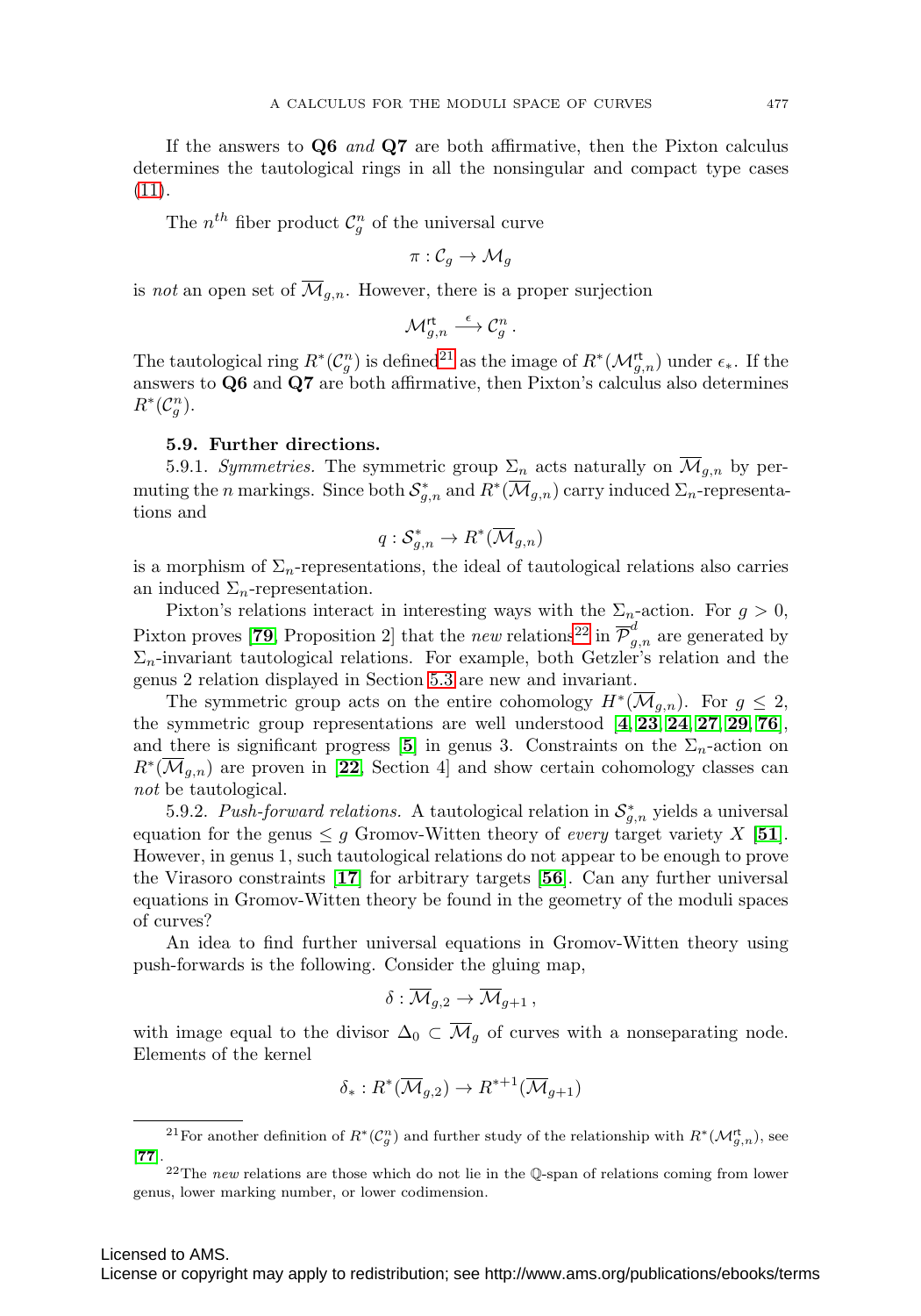yield universal equations for the genus  $\leq g+1$  Gromov-Witten theory of targets X with no genus  $g + 1$  terms. Hence, elements of ker( $\delta_*$ ) yields universal equations for genus  $\leq q$  Gromov-Witten theory.

To formalize the notion of a push-forward relation, consider the composition

$$
\mathcal{S}_{g,2}^* \stackrel{q}{\longrightarrow} R^*(\overline{\mathcal{M}}_{g,2}) \stackrel{\delta_*}{\longrightarrow} R^{*+1}(\overline{\mathcal{M}}_{g+1}).
$$

We have ker(q)  $\subset \text{ker}(\delta_* \circ q)$ . The gluing map  $\delta$  lifts to

$$
\widetilde{\delta}: \mathcal{S}_{g,2}^* \to \mathcal{S}_{g+1}^{*+1},
$$

and we also have  $\ker(\delta) \subset \ker(\delta_* \circ q)$ . The subspace

$$
\ker(q) + \ker(\delta) \subset \ker(\delta_* \circ q)
$$

yields relations in Gromov-Witten theory already captured before considering  $\delta$ .

A push-forward relation is a nonzero element of

$$
\frac{\ker(\delta_* \circ q)}{\ker(q) + \ker(\widetilde{\delta})}.
$$

Push-forward relations yield universal constraints in Gromov-Witten theory which appear to go beyond the constraints obtained from tautological relations in  $\mathcal{S}_{g,n}^*$ .

Are there any push-forward relations? Possible candidates were found in [**[57](#page-27-20)**]. Let r be even and satisfy  $2 \le r \le g-1$ . Define

$$
\chi_{g,r} = \sum_{a+b=2g+r} (-1)^a [\Gamma_{\bullet}, \psi_1^a \psi_2^b] \in \mathcal{S}_{g,2}^{2g+r}.
$$

Here,  $\Gamma_{\bullet}$  is the unique graph with no edges. By [[57](#page-27-20), Theorem 2],

$$
\delta_* q(\chi_{g,r}) = 0.
$$

Moreover, the results of [**[57](#page-27-20)**] show

$$
\chi_{g,r} \notin \ker(q) \text{ and } \chi_{g,r} \notin \ker(\delta),
$$

but whether  $\chi_{g,r}$  ever avoids the sum ker(q) + ker( $\delta$ ) is open.

Pixton's relations can be used to search for push-forward relations (via several related constructions) which have the possibility of producing new universal Gromov-Witten equations. What role such relations will play in Gromov-Witten theory is not yet known.

## **6. Double ramification cycles**

**6.1. Overview.** Curves of genus g which admit a map to  $\mathbb{P}^1$  with specified ramification profile  $\mu$  over  $0 \in \mathbb{P}^1$  and  $\nu$  over  $\infty \in \mathbb{P}^1$  define a double ramification cycle  $\text{DR}_q(\mu, \nu)$  on the moduli space of curves. The restriction of the double ramification cycle to the moduli space of nonsingular curves is a classical topic related to the linear equivalence of divisors.

The cycle  $DR_{q}(\mu, \nu)$  on the moduli space of stable curves is defined via the virtual fundamental class of the moduli space of stable maps to rubber. An explicit formula for  $\text{DR}_q(\mu, \nu)$  in the tautological ring, conjectured by Pixton [[81](#page-28-21)] in 2014 and proven in [**[43](#page-27-21)**] in 2015, is presented here. Pixton's double ramification formula expresses the cycle as a sum over stable graphs (corresponding to strata classes) with summands given by a product of leg and edge factors. The result shows how the calculus of tautological classes works in practice.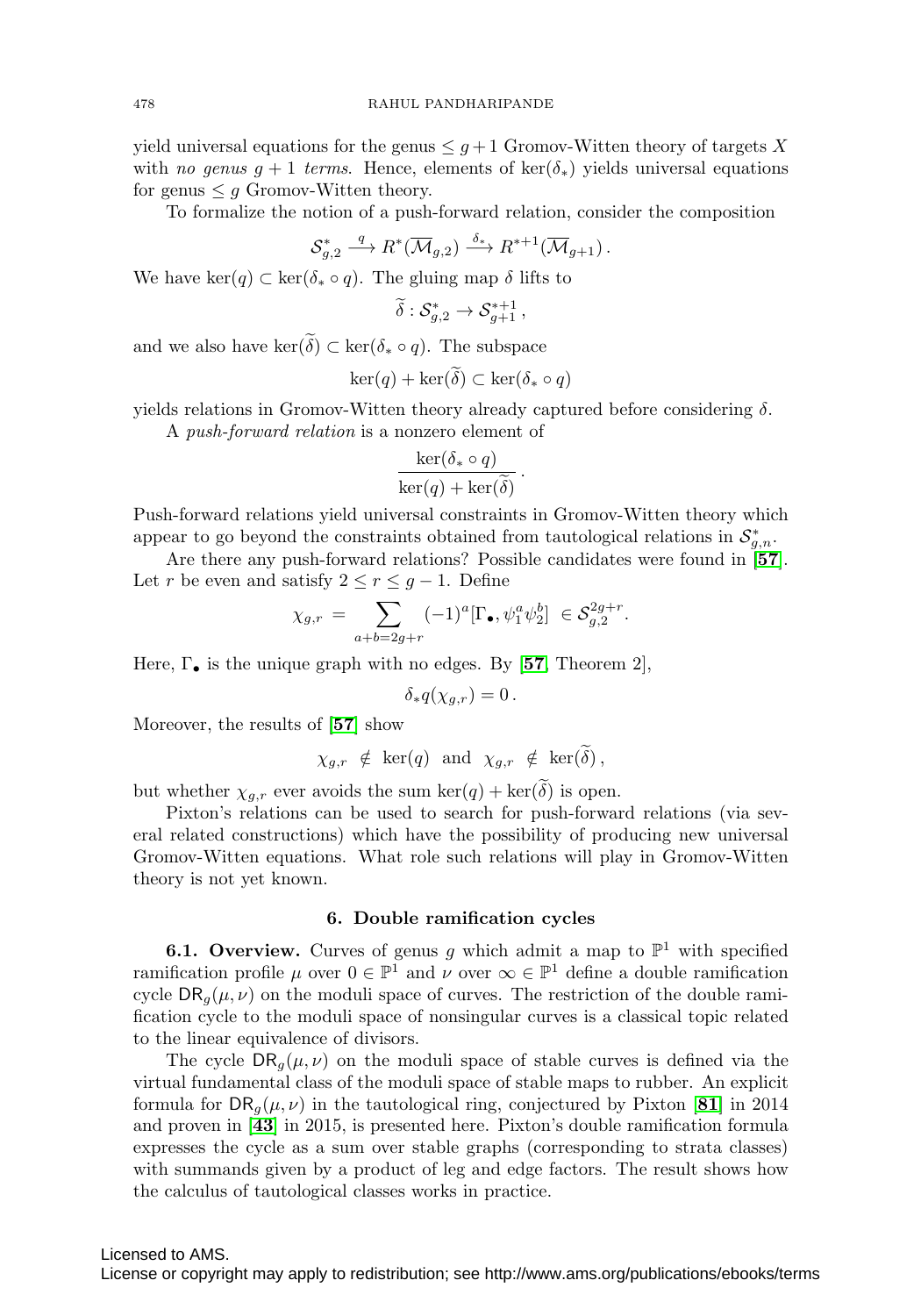**6.2. Moduli of relative stable maps.** Let  $\mu = (\mu_1, \ldots, \mu_{\ell(\mu)})$  and  $\nu =$  $(\nu_1,\ldots,\nu_{\ell(\nu)})$  be partitions of equal size,

$$
\sum_{i=1}^{\ell(\mu)} \mu_i = \sum_{j=1}^{\ell(\nu)} \nu_j.
$$

Let  $C$  be a genus  $g$  curve. We consider maps

$$
f:C\to \mathbb{P}^1
$$

with ramification profiles  $\mu$  over  $0 \in \mathbb{P}^1$  and  $\nu$  over  $\infty \in \mathbb{P}^1$ . Two such maps

$$
C \stackrel{f}{\longrightarrow} \mathbb{P}^1\,, \quad C \stackrel{\widehat{f}}{\longrightarrow} \mathbb{P}^1
$$

are declared equivalent if  $f$  and  $f$  differ by a reparametrization of the target which keeps both 0 and  $\infty \in \mathbb{P}^1$  fixed.



A natural compact moduli space of such maps  $f$  arises in Gromov-Witten theory. Let

$$
\overline{\mathcal{M}}_g({\mathbb P}^1,\mu,\nu)^\sim
$$

be the moduli space of *stable relative maps* to rubber with ramification profiles  $\mu$ and  $\nu$ . In the moduli of relative stable maps, f may degenerate in several ways: the domain  $C$  may acquire nodes,  $f$  may be constant on irreducible components of C, and the target  $\mathbb{P}^1$  may degenerate. The first two phenomena are illustrated in the following diagram.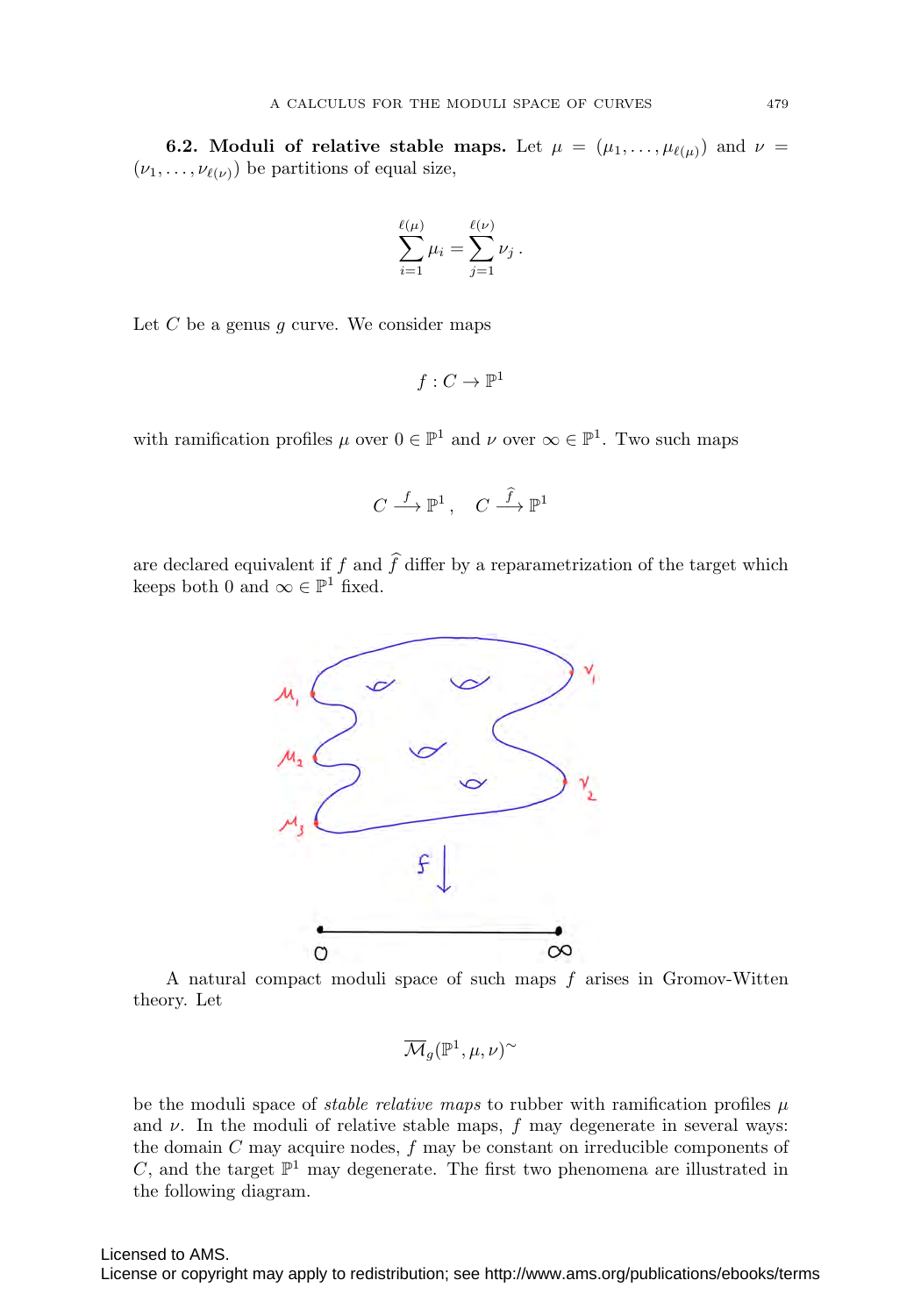

We refer the reader to [**[53](#page-27-22)**–**[55](#page-27-23)**] for the basic definitions of relative Gromov-Witten theory and the foundational development.

## **6.3. Double ramification cycles.** There is a natural morphism

$$
\rho: \overline{\mathcal{M}}_g(\mathbb{P}^1, \mu, \nu)^\sim \to \overline{\mathcal{M}}_{g, \ell(\mu) + \ell(\nu)}
$$

forgetting everything except the marked domain curve. The double ramification cycle is the push-forward of the virtual fundamental class<sup>[23](#page-21-0)</sup>

$$
\mathsf{DR}_g(\mu,\nu) = \rho_* \Big[\overline{\mathcal{M}}_g(\mathbb{P}^1,\mu,\nu)^\sim\Big]^{vir} \in A^g(\overline{\mathcal{M}}_{g,\ell(\mu)+\ell(\nu)}) .
$$

Eliashberg asked in 2001: what is the formula for  $\text{DR}_q(\mu, \nu)$ ? As a first step, the double ramification cycle was proven to lie in the tautological ring in [**[21](#page-26-6)**] in 2005,

$$
DR_g(\mu,\nu) \in R^g(\overline{\mathcal{M}}_{g,\ell(\mu)+\ell(\nu)})\,.
$$

The restriction of  $\text{DR}_g(\mu, \nu)$  to the moduli space  $\mathcal{M}^{\text{ct}}_{g,\ell(\mu)+\ell(\nu)}$  of curves of compact type can be calculated via the geometry of the universal Jacobian.<sup>[24](#page-21-1)</sup> The result is Hain's formula [**[35](#page-26-19)**,**[36](#page-26-20)**].

<span id="page-21-0"></span><sup>&</sup>lt;sup>23</sup>The expected dimension of  $\overline{\mathcal{M}}_g(\mathbb{P}^1,\mu,\nu)$ <sup>~</sup> is 3g−3+l( $\mu$ )+l( $\nu$ )−g where g is the dimension of the Jacobian of the domain curve.

<span id="page-21-1"></span><sup>&</sup>lt;sup>24</sup>The matching on the moduli space of curves of compact type of the definitions of the double ramification cycle via the virtual class and the Jacobian geometry is not trivial and is proven in [**[11](#page-25-11)**,**[62](#page-27-24)**].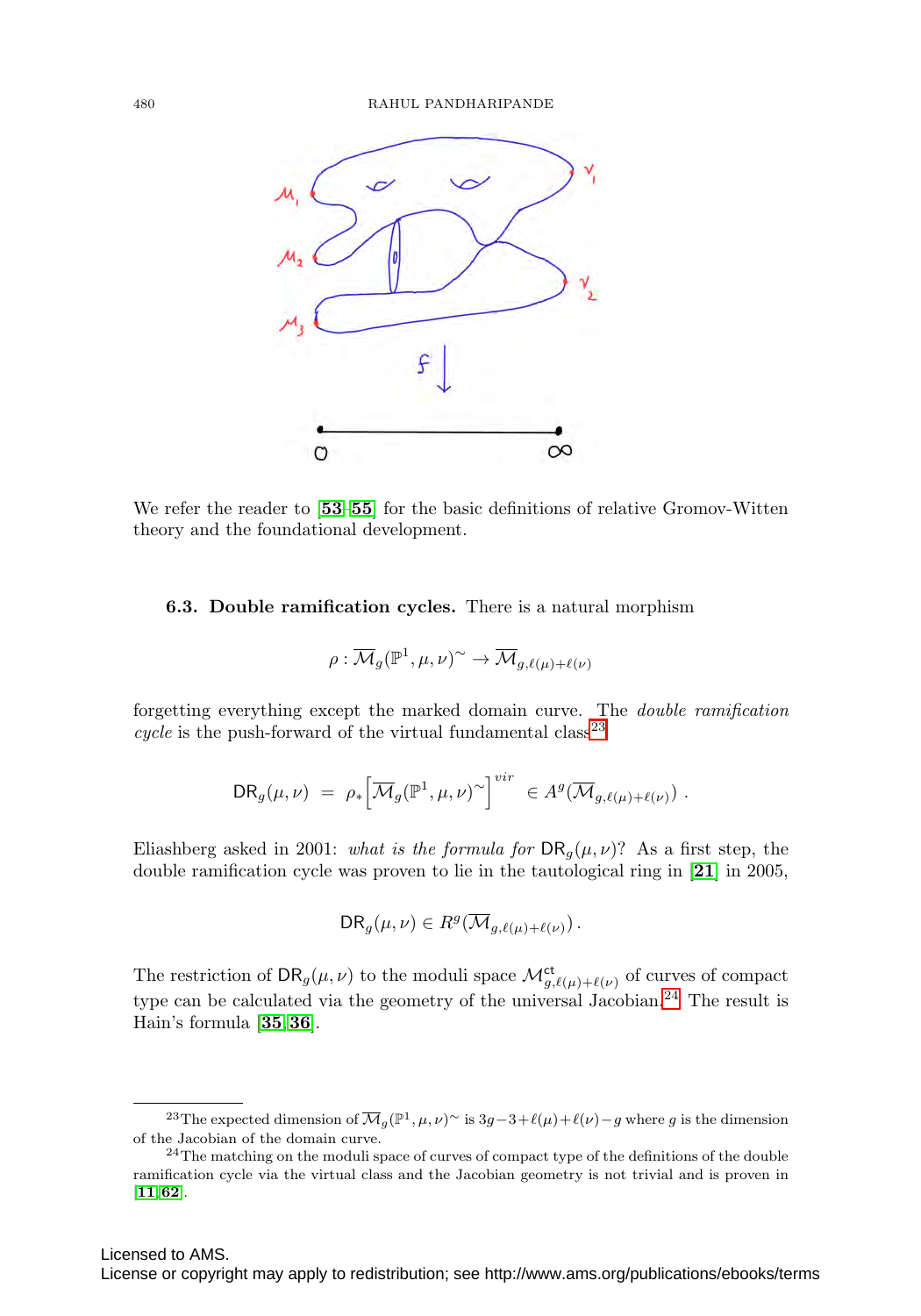### **6.4. Pixton's formula.**

6.4.1. Ramification vector. We place the ramification data in a vector

$$
(\mu_1,\ldots,\mu_{\ell(\mu)},-\nu_1,\ldots,-\nu_{\ell(\nu)}).
$$

For any vector  $S = (s_1, \ldots, s_n)$  with  $\sum_i s_i = 0$ , we have

$$
\mathsf{DR}_{g,S} \in R^g(\overline{\mathcal{M}}_{g,n}) \ .
$$

The positive parts of S specify ramification over  $0 \in \mathbb{P}^1$  and the negative parts specify ramification over  $\infty \in \mathbb{P}^1$ . Free points corresponding to part of S equal to 0 are also permitted.

Pixton [[81](#page-28-21)] conjectured a beautiful formula for  $\text{DR}_{q,S} \in R^g(\overline{\mathcal{M}}_{q,n})$  which involves a sum over admissible weightings of stable graphs.

6.4.2. Admissible weightings. Let  $S = (s_1, \ldots, s_n)$  be double ramification data. Let  $\Gamma \in \mathsf{G}_{g,n}$  be a stable graph of genus g with n legs. An admissible weighting is a function on the set of half-edges,

$$
w: H(\Gamma) \to \mathbb{Z},
$$

which satisfies:

(i) 
$$
\forall h_i \in L(\Gamma), w(h_i) = s_i,
$$

(ii)  $\forall e \in E(\Gamma)$  consisting of the half-edges  $h(e), h'(e) \in H(\Gamma)$ ,

$$
w(h) + w(h') = 0,
$$

(iii) 
$$
\forall v \in V(\Gamma), \sum_{v(h)=v} w(h) = 0.
$$

A stable graph  $\Gamma$ , however, may have *infinitely* many admissible weightings w.

In order to regularize the sum over admissible weightings, Pixton introduced a regularization parameter

$$
r\in\mathbb{Z}_{>0}.
$$

An *admissible weighting mod r* of  $\Gamma$  is a function,

$$
w: H(\Gamma) \to \{0, \ldots, r-1\},\
$$

which satisfies<sup>[25](#page-22-0)</sup> the conditions of (i-iii) above mod r. Let  $W_{\Gamma,r}$  be the set of admissible weightings mod r of Γ. The set  $W_{\Gamma,r}$  is *finite* and can be summed over.

6.4.3. *Formula.* Let 
$$
r
$$
 be a positive integer. We denote by

$$
\mathsf{Q}_{g,S}^{d,r} \in R^d(\overline{\mathcal{M}}_{g,n})
$$

the degree  $d$  component of the class

$$
\sum_{\Gamma \in \mathsf{G}_{g,n}} \sum_{w \in \mathsf{W}_{\Gamma,r}} \frac{1}{|\mathrm{Aut}(\Gamma)|} \frac{1}{r^{h^1(\Gamma)}} \, \xi_{\Gamma*} \Bigg[ \prod_{i=1}^n \exp(s_i^2 \psi_{h_i}) \cdot \prod_{e=(h,h') \in \mathrm{V}(\Gamma)} \frac{1 - \exp(-w(h)w(h')(\psi_h + \psi_{h'}))}{\psi_h + \psi_{h'}} \Bigg].
$$

For fixed g, S, and d, the class  $\mathsf{Q}_{g,S}^{d,r} \in R^d(\overline{\mathcal{M}}_{g,n})$  is polynomial in r for sufficiently large r, see [[43](#page-27-21), Appendix]. We denote by  $P_{g,S}^d$  the value at  $r=0$ ,

$$
\mathsf{P}^d_{g,S} \, = \, \mathsf{Q}^{d,r}_{g,S}\big|_{r=0} \, .
$$

Hence,  $P_{g,S}^d$  is the *constant* term.

Licensed to AMS.

<span id="page-22-0"></span><sup>&</sup>lt;sup>25</sup>For example, for (i), we require  $w(h_i) \equiv s_i \mod r$ .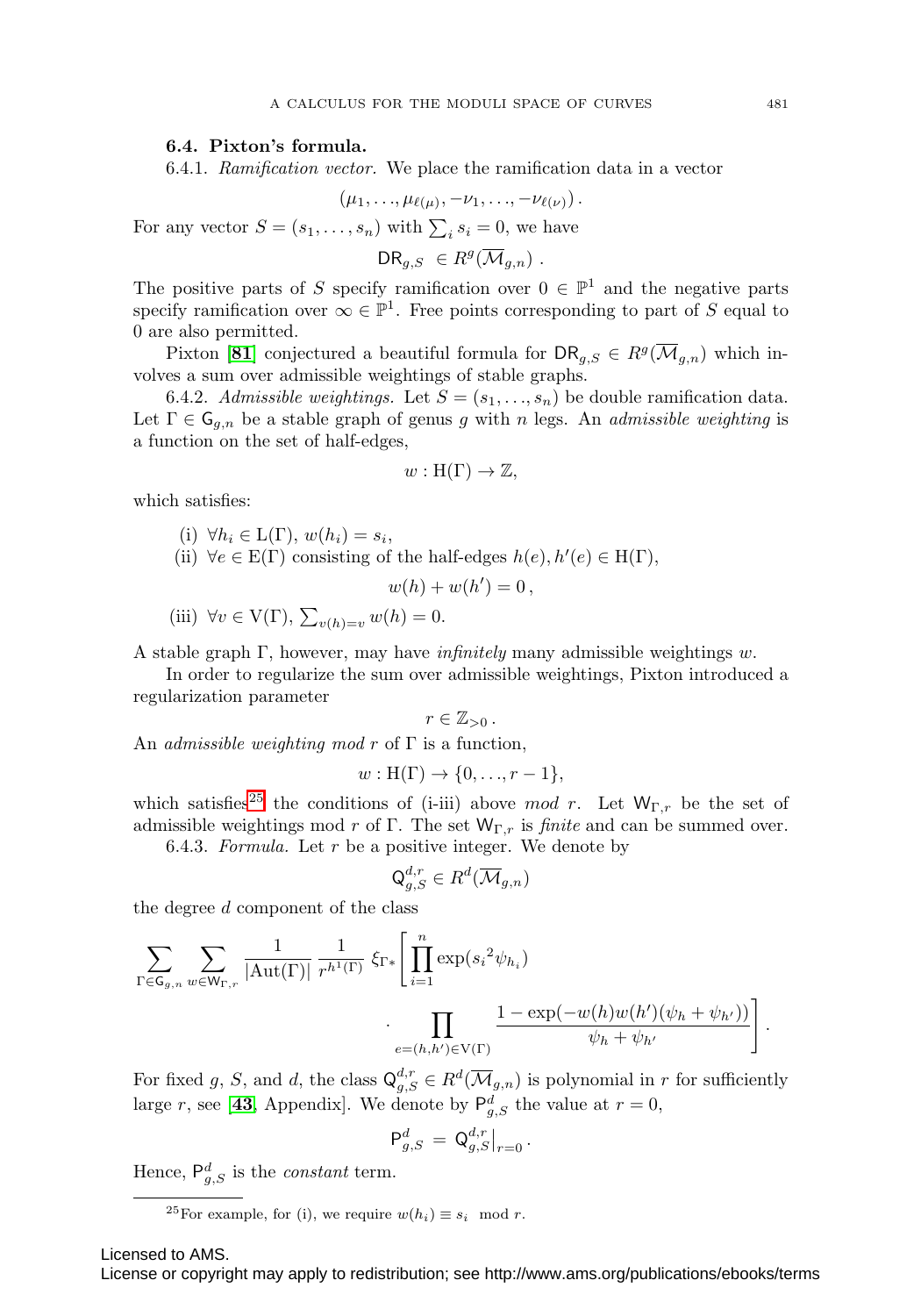<span id="page-23-0"></span>THEOREM 6 (Janda-P.-Pixton-Zvonkine 2015). For all  $g \geq 0$  and double ramification data S,

$$
\mathsf{DR}_{g,S} = 2^{-g} \mathsf{P}^g_{g,S} \in R^g(\overline{\mathcal{M}}_{g,n}).
$$

When restricted to  $\mathcal{M}_{g,n}^{\mathrm{ct}}$ , Theorem [6](#page-23-0) recovers Hain's formula.

The proof of Theorem [6](#page-23-0) uses the equivariant Gromov-Witten theory of  $\mathbb{P}^1$  with:

- an orbifold  $B\mathbb{Z}_r$ -point at  $0 \in \mathbb{P}^1$ ,
- a relative point at  $\infty \in \mathbb{P}^1$ .

Hence, orbifold GW theory [**[1](#page-25-12)**, **[12](#page-25-13)**], relative GW theory [**[53](#page-27-22)**–**[55](#page-27-23)**], and the virtual localization formula  $[32]$  $[32]$  $[32]$  all play a role. Over  $B\mathbb{Z}_r$ , Hurwitz-Hodge integrals arise exactly in the form of [**[45](#page-27-25)**] and are analysed via Chiodo's formula [**[13](#page-25-14)**]. The double ramification cycle arises over the relative point  $\infty \in \mathbb{P}^1$ .

In addition to conjecturing the formula of Theorem [6,](#page-23-0) Pixton [**[81](#page-28-21)**] conjectured the following vanishing proven in [**[14](#page-25-15)**].

<span id="page-23-1"></span>THEOREM 7 (Clader-Janda 2015). For all  $g \geq 0$ , double ramification data S, and  $d>g$ ,

$$
\mathsf{P}^d_{g,S} = 0 \in R^d(\overline{\mathcal{M}}_{g,n}).
$$

Clader and Janda further prove that the tautological relations obtained from The-orem [7](#page-23-1) are a consequence of Pixton's set  $\overline{P}$  discussed in Section [5.6.](#page-15-1) For  $d < g$ , the classes  $P_{g,S}^d$  do not yet have a geometric interpretation.

**6.5. The Hodge bundle.** Let  $g \geq 2$  and  $S = \emptyset$ , so  $\mu = \nu = \emptyset$ . Then, the morphism  $\rho$  from the moduli of stable maps to the moduli of curves is an isomorphism,

$$
\rho: \overline{\mathcal{M}}_g(\mathbb{P}^1, \emptyset, \emptyset)^{\sim} \stackrel{\sim}{\longrightarrow} \overline{\mathcal{M}}_g.
$$

By a study of the obstruction theory,

$$
\mathrm{DR}_{g,\emptyset} = (-1)^g \lambda_g \ \in R^g(\overline{\mathcal{M}}_g) \,,
$$

where  $\lambda_g$  is the top Chern class of the Hodge bundle

$$
\mathbb{E}\to \overline{\mathcal{M}}_g\ .
$$

Pixton's formula in the  $S = \emptyset$  case therefore yields an expression for  $\lambda_g$ . By the analysis of [[43](#page-27-21), Section 0.5.3], the result is a new and very special formula for  $\lambda_g$ : all the strata which appear are supported on

$$
\Delta_0\subset \overline{\mathcal{M}}_g\,,
$$

the divisor with a nonseparating node.[26](#page-23-2)

In the diagrams<sup>[27](#page-23-3)</sup> below, each labeled graph  $\Gamma$  describes a moduli space  $\overline{\mathcal{M}}_{\Gamma}$ , a tautological class  $\gamma$ , and a natural map

$$
\xi_\Gamma:\overline{\mathcal{M}}_\Gamma\to\overline{\mathcal{M}}_g\,.
$$

The convention in the diagrams is that the labeled graph represents the cycle class

$$
\xi_{\Gamma*}(\gamma) = q([\Gamma, \gamma]) ,
$$

see Section [5.3.](#page-12-0)

<span id="page-23-2"></span> $^{26}$ In particular, the vanishing

$$
\lambda_g^2 = 0 \in R^*(\overline{\mathcal{M}}_g)
$$

<span id="page-23-3"></span>

is an immediate consequence since  $\lambda_g|_{\Delta_0} = 0$ .<br><sup>27</sup>The diagrams (taken from [**[43](#page-27-21)**]) are computed using code written by A. Pixton. The artistic display is due to F. Janda.

#### Licensed to AMS.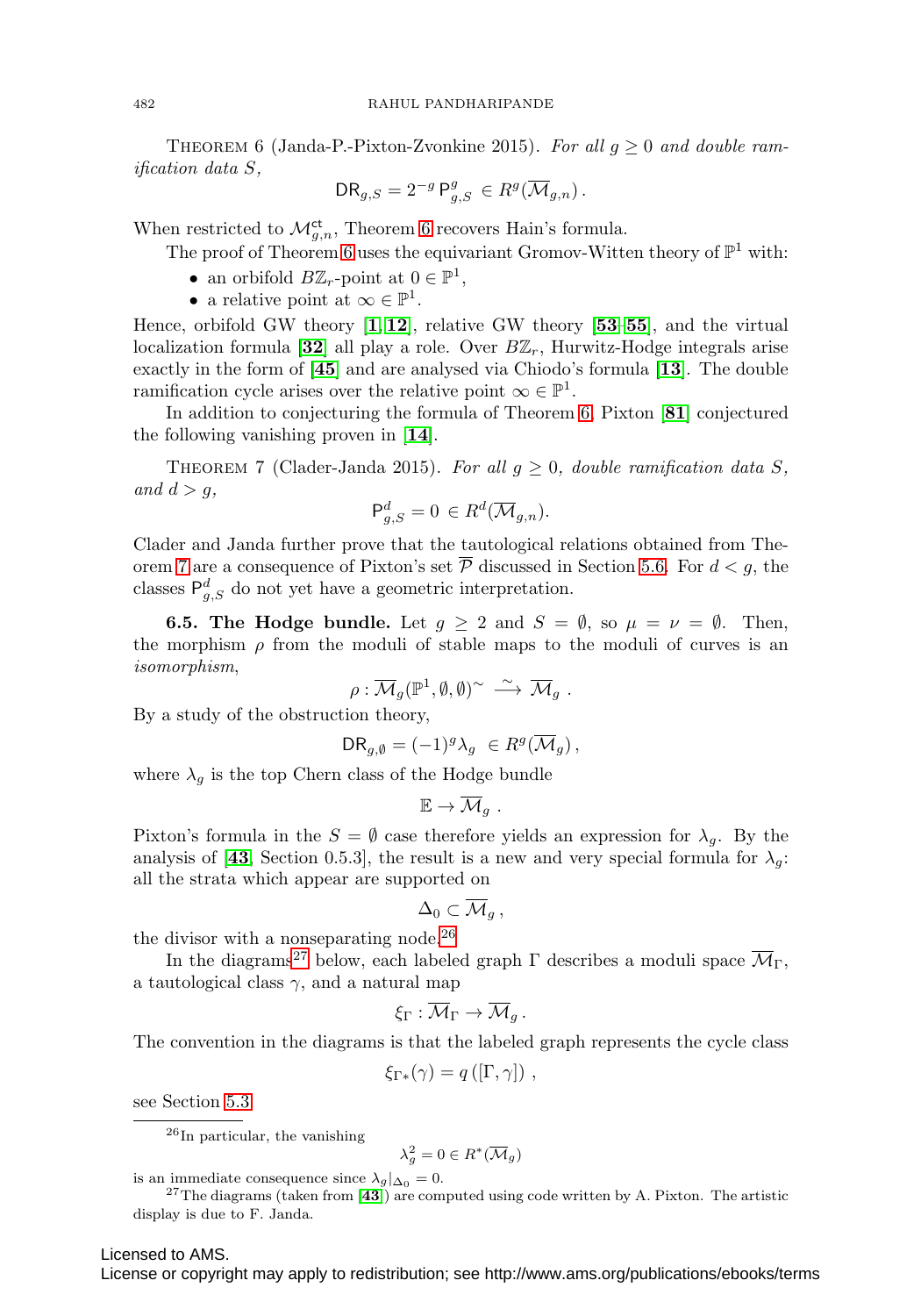The formulas for  $\lambda_2 \in R^2(\overline{\mathcal{M}}_2)$  and  $\lambda_3 \in R^3(\overline{\mathcal{M}}_3)$  are:

$$
\lambda_2 = \frac{1}{240} \sqrt[6]{\bullet} + \frac{1}{1152} \sqrt[6]{\bullet},
$$
\n
$$
\lambda_3 = \frac{1}{2016} \sqrt[6]{\bullet} + \frac{1}{2016} \sqrt[6]{\bullet} - \frac{1}{672} \text{ or } \sqrt[6]{\bullet} - \frac{1}{5760} \sqrt[6]{\bullet} - \frac{13}{30240} \text{ or } -\frac{1}{5760} \sqrt[6]{\bullet} - \frac{1}{5760} \sqrt[6]{\bullet} - \frac{1}{5760} \sqrt[6]{\bullet} - \frac{1}{52944} \sqrt[6]{\bullet}.
$$

More interesting is the formula for  $\lambda_4 \in R^4(\overline{\mathcal{M}}_4)$ :



**6.6. Further formulas.** Pixton's formula for the double ramification cycle was presented here as an example. Several other formulas have been recently studied (the Chern character of the Verlinde bundle [**[61](#page-27-26)**], the cycle class of the loci of holomorphic/meromorphic differentials [**[25](#page-26-21)**, Appendix]). The form of a summation over stable graphs  $\mathsf{G}_{g,n}$  with summands given by a product over vertex, leg, and edge factors is ubiquitous (and reminiscent of Feynman expansions of integrals in quantum field theory).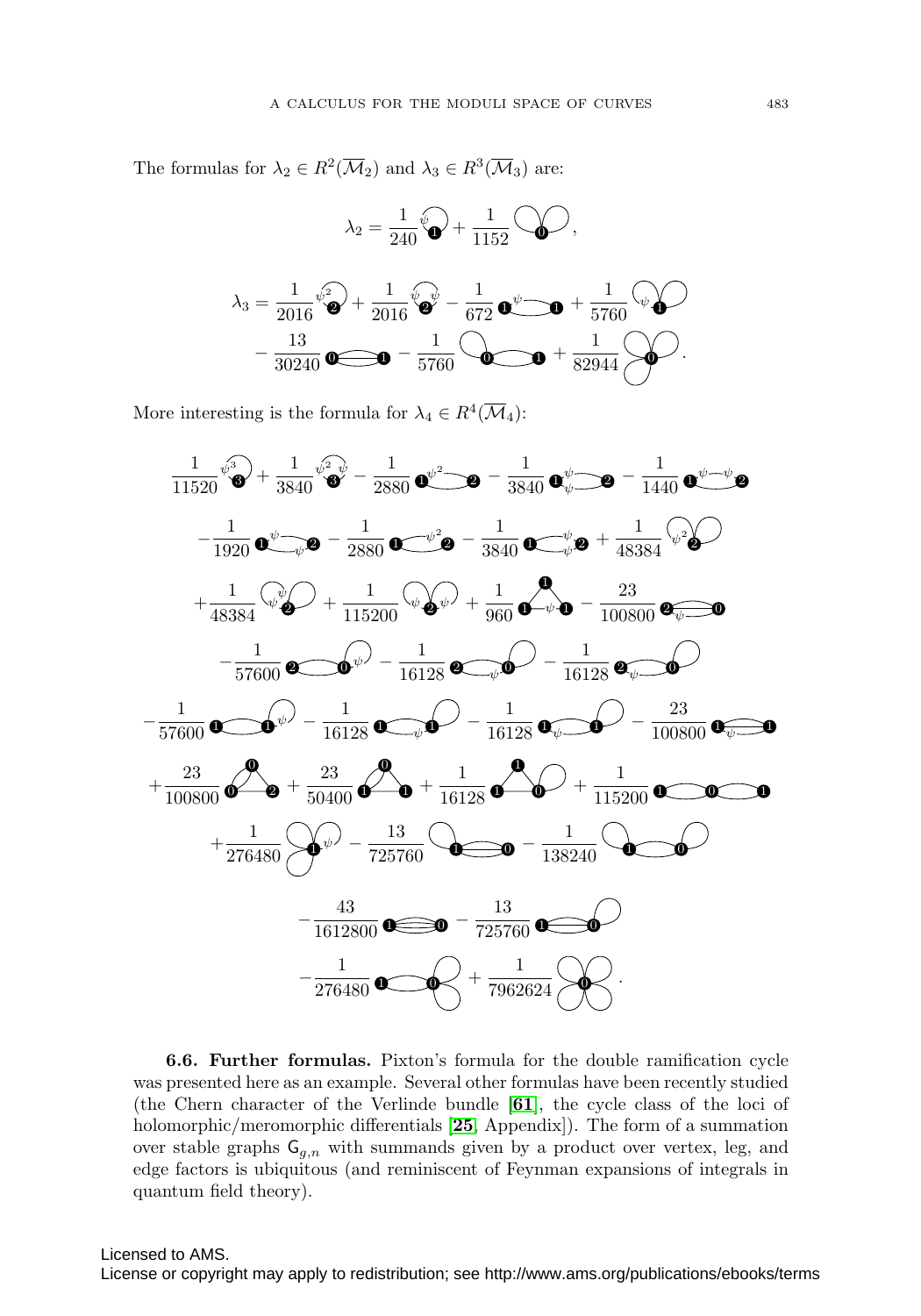#### 484 RAHUL PANDHARIPANDE

#### **Acknowledgments**

The spirit of my lecture at the 2015 AMS summer institute in algebraic geometry in Salt Lake City has been followed rather closely here. I would like to thank the Clay Mathematics Institute for supporting my visit. Some of the material in Sections 1-3 is based on unpublished notes [**[68](#page-28-22)**] of a lecture I gave at A celebration of algebraic geometry at Harvard in 2011. Sections 4 and 5 are directly connected to the lecture in Salt Lake City. A discussion of the recent formula [**[61](#page-27-26)**] for the Chern characters of the Verlinde bundle on  $\overline{\mathcal{M}}_{g,n}$  was presented in the Salt Lake City lecture, but is omitted here.

Much of what I know about the moduli space of curves has been learned through collaborations. Directly relevant to the material presented here is work with P. Belorousski, C. Faber, G. Farkas, E. Getzler, T. Graber, F. Janda, X. Liu, A. Marian, A. Okounkov, D. Oprea, A. Pixton, and D. Zvonkine. Discussions in Zürich with A. Buryak, R. Cavalieri, E. Clader, D. Petersen, O. Randal-Williams, Y. Ruan, I. Setayesh, and Q. Yin have played an important role. I have been very fortunate to have had the opportunity to interact with all of these mathematicians.

#### **References**

- <span id="page-25-12"></span>[1] D. Abramovich, T. Graber, and A. Vistoli, Gromov-Witten theory of Deligne-Mumford stacks, Amer. J. Math. **130** (2008), no. 5, 1337–1398, DOI 10.1353/ajm.0.0017. M[R2450211](http://www.ams.org/mathscinet-getitem?mr=2450211)
- <span id="page-25-0"></span>[2] K. Behrend, Gromov-Witten invariants in algebraic geometry, Invent. Math. **127** (1997), no. 3, 601–617, DOI 10.1007/s002220050132. M[R1431140](http://www.ams.org/mathscinet-getitem?mr=1431140)
- <span id="page-25-1"></span>[3] K. Behrend and B. Fantechi, The intrinsic normal cone, Invent. Math. **128** (1997), no. 1, 45–88, DOI 10.1007/s002220050136. M[R1437495](http://www.ams.org/mathscinet-getitem?mr=1437495)
- <span id="page-25-9"></span>[4] J. Bergström, C. Faber, and G. van der Geer, Siegel modular forms of genus 2 and level 2: cohomological computations and conjectures, Int. Math. Res. Not. IMRN, posted on 2008, Art. ID rnn 100, 20, DOI 10.1093/imrn/rnn100. M[R2439544](http://www.ams.org/mathscinet-getitem?mr=2439544)
- <span id="page-25-10"></span>[5] J. Bergström, C. Faber, and G. van der Geer, Siegel modular forms of degree three and the cohomology of local systems, Selecta Math. (N.S.) **20** (2014), no. 1, 83–124, DOI 10.1007/s00029- 013-0118-6. M[R3147414](http://www.ams.org/mathscinet-getitem?mr=3147414)
- <span id="page-25-6"></span>[6] P. Belorousski and R. Pandharipande, A descendent relation in genus 2, Ann. Scuola Norm. Sup. Pisa Cl. Sci. (4) **29** (2000), no. 1, 171–191. M[R1765541](http://www.ams.org/mathscinet-getitem?mr=1765541)
- <span id="page-25-2"></span>[7] S. K. Boldsen, Improved homological stability for the mapping class group with integral or twisted coefficients, Math. Z. **270** (2012), no. 1-2, 297–329, DOI 10.1007/s00209-010-0798-y. M[R2875835](http://www.ams.org/mathscinet-getitem?mr=2875835)
- <span id="page-25-3"></span>[8] A. Buryak, F. Janda, and R. Pandharipande, The hypergeometric functions of the Faber-Zagier and Pixton relations, Pure Appl. Math. Q. **11** (2015), no. 4, 591–631, DOI 10.4310/PAMQ.2015.v11.n4.a3. M[R3613123](http://www.ams.org/mathscinet-getitem?mr=3613123)
- <span id="page-25-7"></span>[9] A. Buryak, S. Shadrin, and D. Zvonkine, Top tautological group of  $\mathcal{M}_{g,n}$ , J. Eur. Math. Soc. (JEMS) **18** (2016), no. 12, 2925–2951, DOI 10.4171/JEMS/657. M[R3576540](http://www.ams.org/mathscinet-getitem?mr=3576540)
- <span id="page-25-8"></span>[10] R. Cavalieri and S. Yang, Tautological pairings on moduli spaces of curves, Proc. Amer. Math. Soc. **139** (2011), no. 1, 51–62, DOI 10.1090/S0002-9939-2010-10619-6. M[R2729070](http://www.ams.org/mathscinet-getitem?mr=2729070)
- <span id="page-25-11"></span>[11] R. Cavalieri, S. Marcus, and J. Wise, *Polynomial families of tautological classes on*  $\mathcal{M}_{g,n}^{rt}$ , J. Pure Appl. Algebra **216** (2012), no. 4, 950–981, DOI 10.1016/j.jpaa.2011.10.037. M[R2864866](http://www.ams.org/mathscinet-getitem?mr=2864866)
- <span id="page-25-13"></span>[12] W. Chen and Y. Ruan, Orbifold Gromov-Witten theory, Orbifolds in mathematics and physics (Madison, WI, 2001), Contemp. Math., vol. 310, Amer. Math. Soc., Providence, RI, 2002, pp. 25–85, DOI 10.1090/conm/310/05398. M[R1950941](http://www.ams.org/mathscinet-getitem?mr=1950941)
- <span id="page-25-14"></span>[13] A. Chiodo, Stable twisted curves and their r-spin structures (English, with English and French summaries), Ann. Inst. Fourier (Grenoble) **58** (2008), no. 5, 1635–1689. M[R2445829](http://www.ams.org/mathscinet-getitem?mr=2445829)
- <span id="page-25-15"></span>[14] E. Clader and F. Janda, Pixton's double ramification cycle relations, arXiv:1601.02871, Geom. Topol. (to appear).
- <span id="page-25-4"></span>[15] E. Eftekhary and I. Setayesh, On the structure of the  $\kappa$  ring, arXiv:1207.2380.
- <span id="page-25-5"></span>[16] E. Eftekhary and I. Setayesh, On the kappa ring of  $\overline{\mathcal{M}}_{q,n}$ , Adv. Math. **298** (2016), 89–121, DOI 10.1016/j.aim.2016.04.012. M[R3505738](http://www.ams.org/mathscinet-getitem?mr=3505738)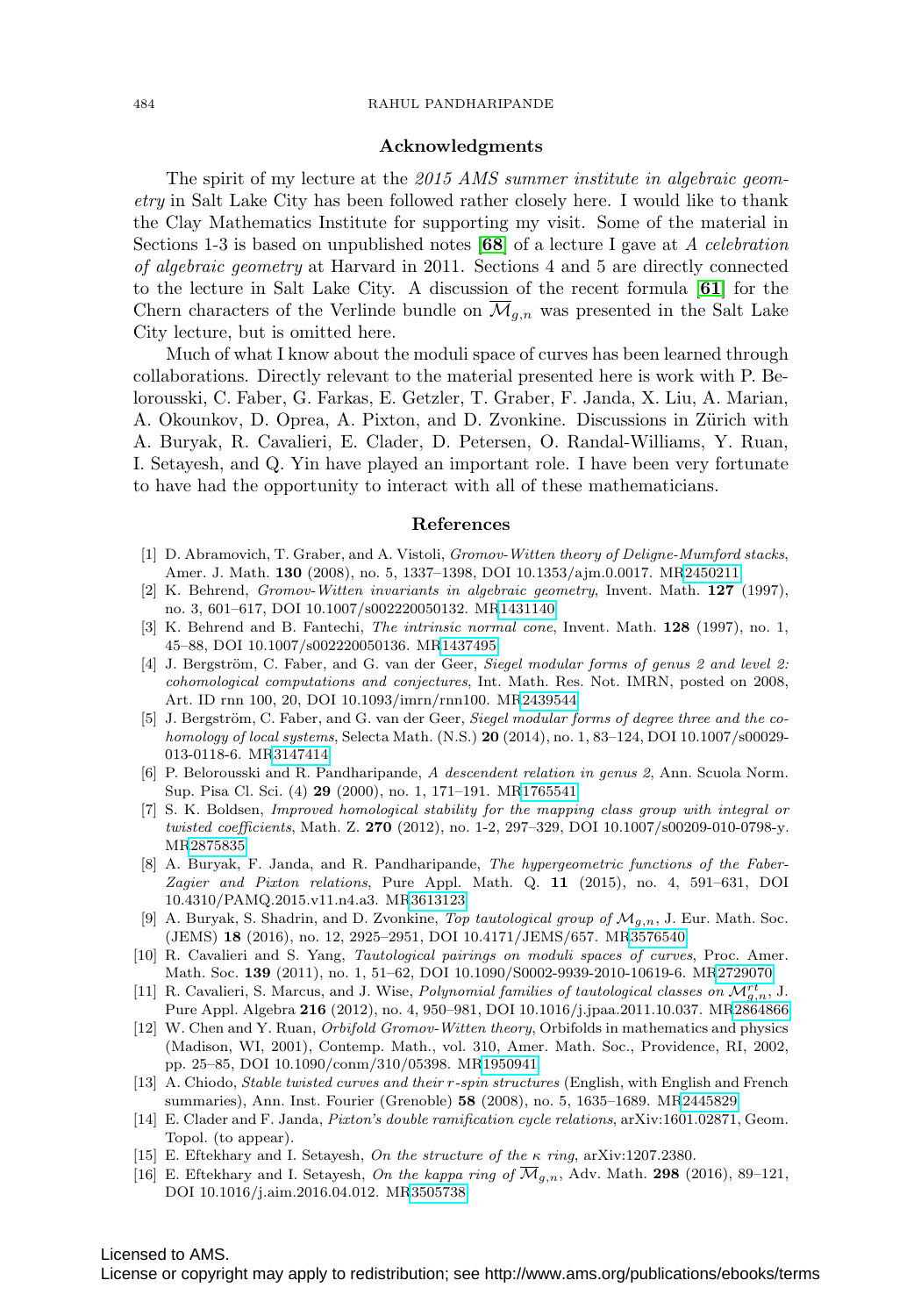- <span id="page-26-18"></span>[17] T. Eguchi, K. Hori, and C.-S. Xiong, Quantum cohomology and Virasoro algebra, Phys. Lett. B **402** (1997), no. 1-2, 71–80, DOI 10.1016/S0370-2693(97)00401-2. M[R1454328](http://www.ams.org/mathscinet-getitem?mr=1454328)
- <span id="page-26-0"></span>[18] C. Faber, A conjectural description of the tautological ring of the moduli space of curves, Moduli of curves and abelian varieties, Aspects Math., E33, Friedr. Vieweg, Braunschweig, 1999, pp. 109–129. M[R1722541](http://www.ams.org/mathscinet-getitem?mr=1722541)
- <span id="page-26-4"></span>[19] C. Faber and R. Pandharipande, Logarithmic series and Hodge integrals in the tautological ring, Michigan Math. J. **48** (2000), 215–252, DOI 10.1307/mmj/1030132716. With an appendix by Don Zagier; Dedicated to William Fulton on the occasion of his 60th birthday. M[R1786488](http://www.ams.org/mathscinet-getitem?mr=1786488)
- <span id="page-26-8"></span>[20] C. Faber and R. Pandharipande, *Hodge integrals, partition matrices, and the*  $\lambda_g$  conjecture, Ann. of Math. (2) **157** (2003), no. 1, 97–124, DOI 10.4007/annals.2003.157.97. M[R1954265](http://www.ams.org/mathscinet-getitem?mr=1954265)
- <span id="page-26-6"></span>[21] C. Faber and R. Pandharipande, Relative maps and tautological classes, J. Eur. Math. Soc. (JEMS) **7** (2005), no. 1, 13–49, DOI 10.4171/JEMS/20. M[R2120989](http://www.ams.org/mathscinet-getitem?mr=2120989)
- <span id="page-26-10"></span>[22] C. Faber and R. Pandharipande, Tautological and non-tautological cohomology of the moduli space of curves, Handbook of moduli. Vol. I, Adv. Lect. Math. (ALM), vol. 24, Int. Press, Somerville, MA, 2013, pp. 293–330. M[R3184167](http://www.ams.org/mathscinet-getitem?mr=3184167)
- <span id="page-26-14"></span>[23] C. Faber and G. van der Geer, Sur la cohomologie des systèmes locaux sur les espaces de modules des courbes de genre 2 et des surfaces abéliennes. I (French, with English and French summaries), C. R. Math. Acad. Sci. Paris **338** (2004), no. 5, 381–384, DOI 10.1016/j.crma.2003.12.026. M[R2057161](http://www.ams.org/mathscinet-getitem?mr=2057161)
- <span id="page-26-15"></span>[24] C. Faber and G. van der Geer, Sur la cohomologie des systèmes locaux sur les espaces de modules des courbes de genre 2 et des surfaces abéliennes. II (French, with English and French summaries), C. R. Math. Acad. Sci. Paris **338** (2004), no. 6, 467–470, DOI 10.1016/j.crma.2003.12.025. M[R2057727](http://www.ams.org/mathscinet-getitem?mr=2057727)
- <span id="page-26-21"></span>[25] G. Farkas and R. Pandharipande, The moduli space of twisted canonical divisors, J. Institute Math. Jussieu (to appear).
- <span id="page-26-1"></span>[26] W. Fulton, Intersection theory, Ergebnisse der Mathematik und ihrer Grenzgebiete (3) [Results in Mathematics and Related Areas (3)], vol. 2, Springer-Verlag, Berlin, 1984. M[R732620](http://www.ams.org/mathscinet-getitem?mr=732620)
- <span id="page-26-16"></span>[27] E. Getzler, Operads and moduli spaces of genus 0 Riemann surfaces, The moduli space of curves (Texel Island, 1994), Progr. Math., vol. 129, Birkhäuser Boston, Boston, MA, 1995, pp. 199–230, DOI 10.1007/978-1-4612-4264-2 8. M[R1363058](http://www.ams.org/mathscinet-getitem?mr=1363058)
- <span id="page-26-11"></span>[28] E. Getzler, Intersection theory on  $\overline{\mathcal{M}}_{1,4}$  and elliptic Gromov-Witten invariants, J. Amer. Math. Soc. **10** (1997), no. 4, 973–998, DOI 10.1090/S0894-0347-97-00246-4. M[R1451505](http://www.ams.org/mathscinet-getitem?mr=1451505)
- <span id="page-26-17"></span>[29] E. Getzler, The semi-classical approximation for modular operads, Comm. Math. Phys. **194** (1998), no. 2, 481–492, DOI 10.1007/s002200050365. M[R1627677](http://www.ams.org/mathscinet-getitem?mr=1627677)
- <span id="page-26-12"></span>[30] E. Getzler, Topological recursion relations in genus 2, Integrable systems and algebraic geometry (Kobe/Kyoto, 1997), World Sci. Publ., River Edge, NJ, 1998, pp. 73–106. M[R1672112](http://www.ams.org/mathscinet-getitem?mr=1672112)
- <span id="page-26-5"></span>[31] E. Getzler and R. Pandharipande, Virasoro constraints and the Chern classes of the Hodge bundle, Nuclear Phys. B **530** (1998), no. 3, 701–714, DOI 10.1016/S0550-3213(98)00517-3. M[R1653492](http://www.ams.org/mathscinet-getitem?mr=1653492)
- <span id="page-26-2"></span>[32] T. Graber and R. Pandharipande, Localization of virtual classes, Invent. Math. **135** (1999), no. 2, 487–518, DOI 10.1007/s002220050293. M[R1666787](http://www.ams.org/mathscinet-getitem?mr=1666787)
- <span id="page-26-9"></span>[33] T. Graber and R. Pandharipande, Constructions of nontautological classes on moduli spaces of curves, Michigan Math. J. **51** (2003), no. 1, 93–109, DOI 10.1307/mmj/1049832895. M[R1960923](http://www.ams.org/mathscinet-getitem?mr=1960923)
- <span id="page-26-7"></span>[34] T. Graber and R. Vakil, Relative virtual localization and vanishing of tautological classes on moduli spaces of curves, Duke Math. J. **130** (2005), no. 1, 1–37, DOI 10.1215/S0012-7094- 05-13011-3. M[R2176546](http://www.ams.org/mathscinet-getitem?mr=2176546)
- <span id="page-26-19"></span>[35] S. Grushevsky and D. Zakharov, The double ramification cycle and the theta divisor, Proc. Amer. Math. Soc. **142** (2014), no. 12, 4053–4064, DOI 10.1090/S0002-9939-2014-12153-8. M[R3266977](http://www.ams.org/mathscinet-getitem?mr=3266977)
- <span id="page-26-20"></span>[36] R. Hain, Normal functions and the geometry of moduli spaces of curves, Handbook of moduli. Vol. I, Adv. Lect. Math. (ALM), vol. 24, Int. Press, Somerville, MA, 2013, pp. 527–578. M[R3184171](http://www.ams.org/mathscinet-getitem?mr=3184171)
- <span id="page-26-13"></span>[37] E.-N. Ionel, *Topological recursive relations in*  $H^{2g}(\mathcal{M}_{g,n})$ , Invent. Math. **148** (2002), no. 3, 627–658, DOI 10.1007/s002220100205. M[R1908062](http://www.ams.org/mathscinet-getitem?mr=1908062)
- <span id="page-26-3"></span>[38] E.-N. Ionel, Relations in the tautological ring of Mg, Duke Math. J. **129** (2005), no. 1, 157–186, DOI 10.1215/S0012-7094-04-12916-1. M[R2155060](http://www.ams.org/mathscinet-getitem?mr=2155060)

## Licensed to AMS.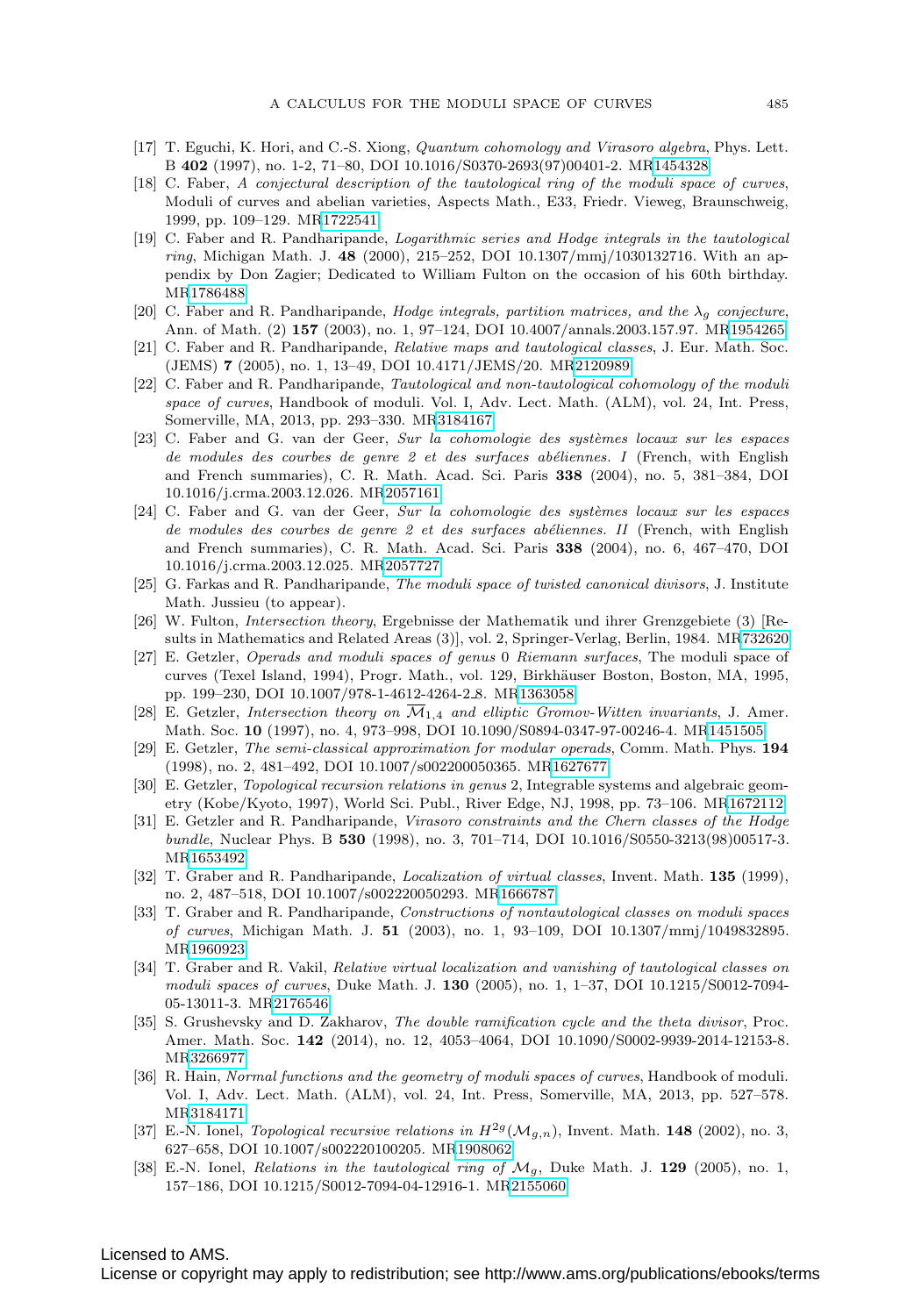- <span id="page-27-11"></span>[39] F. Janda, Tautological relations in moduli spaces of weighted pointed curves, arXiv:1306.6580.
- <span id="page-27-3"></span>[40] F. Janda, Comparing tautological relations from the equivariant Gromov-Witten theory of projective spaces and spin structures, arXiv:1407.4778.
- <span id="page-27-12"></span>[41] F. Janda, Relations in the tautological rings and Frobenius manifolds near the discriminant, arXiv:1505.03419.
- <span id="page-27-4"></span>[42] F. Janda, Relations on  $\overline{M}_{g,n}$  via equivariant Gromov-Witten theory of  $\mathbb{P}^1$ , Algebr. Geom. 4 (2017), no. 3, 311–336, DOI 10.14231/AG-2017-018. M[R3652083](http://www.ams.org/mathscinet-getitem?mr=3652083)
- <span id="page-27-21"></span>[43] F. Janda, R. Pandharipande, A. Pixton, and D. Zvonkine, Double ramification cycles on the moduli spaces of curves, Publ. Math. Inst. Hautes Études Sci. 125 (2017), 221–266. M[R3668650](http://www.ams.org/mathscinet-getitem?mr=3668650)
- <span id="page-27-17"></span>[44] F. Janda and A. Pixton, Socle pairings on tautological rings, arXiv:1304.0026.
- <span id="page-27-25"></span>[45] P. Johnson, R. Pandharipande, and H.-H. Tseng, Abelian Hurwitz-Hodge integrals, Michigan Math. J. **60** (2011), no. 1, 171–198, DOI 10.1307/mmj/1301586310. M[R2785870](http://www.ams.org/mathscinet-getitem?mr=2785870)
- <span id="page-27-8"></span>[46] M. E. Kazarian and S. K. Lando, An algebro-geometric proof of Witten's conjecture, J. Amer. Math. Soc. **20** (2007), no. 4, 1079–1089, DOI 10.1090/S0894-0347-07-00566-8. M[R2328716](http://www.ams.org/mathscinet-getitem?mr=2328716)
- <span id="page-27-13"></span>[47] S. Keel, Intersection theory of moduli space of stable n-pointed curves of genus zero, Trans. Amer. Math. Soc. **330** (1992), no. 2, 545–574, DOI 10.2307/2153922. M[R1034665](http://www.ams.org/mathscinet-getitem?mr=1034665)
- <span id="page-27-15"></span>[48] T. Kimura and X. Liu, A genus-3 topological recursion relation, Comm. Math. Phys. **262** (2006), no. 3, 645–661, DOI 10.1007/s00220-005-1481-8. M[R2202306](http://www.ams.org/mathscinet-getitem?mr=2202306)
- <span id="page-27-16"></span>[49] T. Kimura and X. Liu, *Topological recursion relations on*  $\overline{\mathcal{M}}_{3,2}$ , Sci. China Math. **58** (2015), no. 9, 1909–1922, DOI 10.1007/s11425-015-5041-1. M[R3383990](http://www.ams.org/mathscinet-getitem?mr=3383990)
- <span id="page-27-7"></span>[50] M. Kontsevich, Intersection theory on the moduli space of curves and the matrix Airy function, Comm. Math. Phys. **147** (1992), no. 1, 1–23. M[R1171758](http://www.ams.org/mathscinet-getitem?mr=1171758)
- <span id="page-27-18"></span>[51] M. Kontsevich and Yu. Manin, Gromov-Witten classes, quantum cohomology, and enumerative geometry, Comm. Math. Phys. **164** (1994), no. 3, 525–562. M[R1291244](http://www.ams.org/mathscinet-getitem?mr=1291244)
- <span id="page-27-14"></span>[52] M. Kontsevich and Yu. Manin, Quantum cohomology of a product, Invent. Math. **124** (1996), no. 1-3, 313–339, DOI 10.1007/s002220050055. With an appendix by R. Kaufmann. M[R1369420](http://www.ams.org/mathscinet-getitem?mr=1369420)
- <span id="page-27-22"></span>[53] A.-M. Li and Y. Ruan, Symplectic surgery and Gromov-Witten invariants of Calabi-Yau 3-folds, Invent. Math. **145** (2001), no. 1, 151–218, DOI 10.1007/s002220100146. M[R1839289](http://www.ams.org/mathscinet-getitem?mr=1839289)
- [54] J. Li, Stable morphisms to singular schemes and relative stable morphisms, J. Differential Geom. **57** (2001), no. 3, 509–578. M[R1882667](http://www.ams.org/mathscinet-getitem?mr=1882667)
- <span id="page-27-23"></span>[55] J. Li, Lecture notes on relative GW-invariants, http://users.ictp.it/∼pub off/lectures/lns019/Jun Li/Jun Li.pdf
- <span id="page-27-19"></span>[56] X. Liu, Elliptic Gromov-Witten invariants and Virasoro conjecture, Comm. Math. Phys. **216** (2001), no. 3, 705–728, DOI 10.1007/s002200000357. M[R1815723](http://www.ams.org/mathscinet-getitem?mr=1815723)
- <span id="page-27-20"></span>[57] X. Liu and R. Pandharipande, New topological recursion relations, J. Algebraic Geom. **20** (2011), no. 3, 479–494, DOI 10.1090/S1056-3911-2010-00559-0. M[R2786663](http://www.ams.org/mathscinet-getitem?mr=2786663)
- <span id="page-27-6"></span>[58] E. Looijenga, On the tautological ring of Mg, Invent. Math. **121** (1995), no. 2, 411–419, DOI 10.1007/BF01884306. M[R1346214](http://www.ams.org/mathscinet-getitem?mr=1346214)
- <span id="page-27-1"></span>[59] I. Madsen and M. Weiss, The stable moduli space of Riemann surfaces: Mumford's conjecture, Ann. of Math. (2) **165** (2007), no. 3, 843–941, DOI 10.4007/annals.2007.165.843. M[R2335797](http://www.ams.org/mathscinet-getitem?mr=2335797)
- <span id="page-27-2"></span>[60] A. Marian, D. Oprea, and R. Pandharipande, The moduli space of stable quotients, Geom. Topol. **15** (2011), no. 3, 1651–1706, DOI 10.2140/gt.2011.15.1651. M[R2851074](http://www.ams.org/mathscinet-getitem?mr=2851074)
- <span id="page-27-26"></span>[61] A. Marian, D. Oprea, R. Pandharipande, A. Pixton, and D. Zvonkine, The Chern character of the Verlinde bundle over the moduli space of curves, J. Reine Angew. Math. (to appear).
- <span id="page-27-24"></span>[62] S. Marcus and J. Wise, Stable maps to rational curves and the relative Jacobian, arXiv:1310.5981.
- <span id="page-27-9"></span>[63] M. Mirzakhani, Weil-Petersson volumes and intersection theory on the moduli space of curves, J. Amer. Math. Soc. **20** (2007), no. 1, 1–23, DOI 10.1090/S0894-0347-06-00526-1. M[R2257394](http://www.ams.org/mathscinet-getitem?mr=2257394)
- <span id="page-27-5"></span>[64] S. Morita, Generators for the tautological algebra of the moduli space of curves, Topology **42** (2003), no. 4, 787–819, DOI 10.1016/S0040-9383(02)00082-4. M[R1958529](http://www.ams.org/mathscinet-getitem?mr=1958529)
- <span id="page-27-0"></span>[65] D. Mumford, Towards an enumerative geometry of the moduli space of curves, Arithmetic and geometry, Vol. II, Progr. Math., vol. 36, Birkhäuser Boston, Boston, MA, 1983, pp. 271–328. M[R717614](http://www.ams.org/mathscinet-getitem?mr=717614)
- <span id="page-27-10"></span>[66] A. Okounkov and R. Pandharipande, Gromov-Witten theory, Hurwitz numbers, and matrix models, Algebraic geometry—Seattle 2005. Part 1, Proc. Sympos. Pure Math., vol. 80,

## Licensed to AMS.